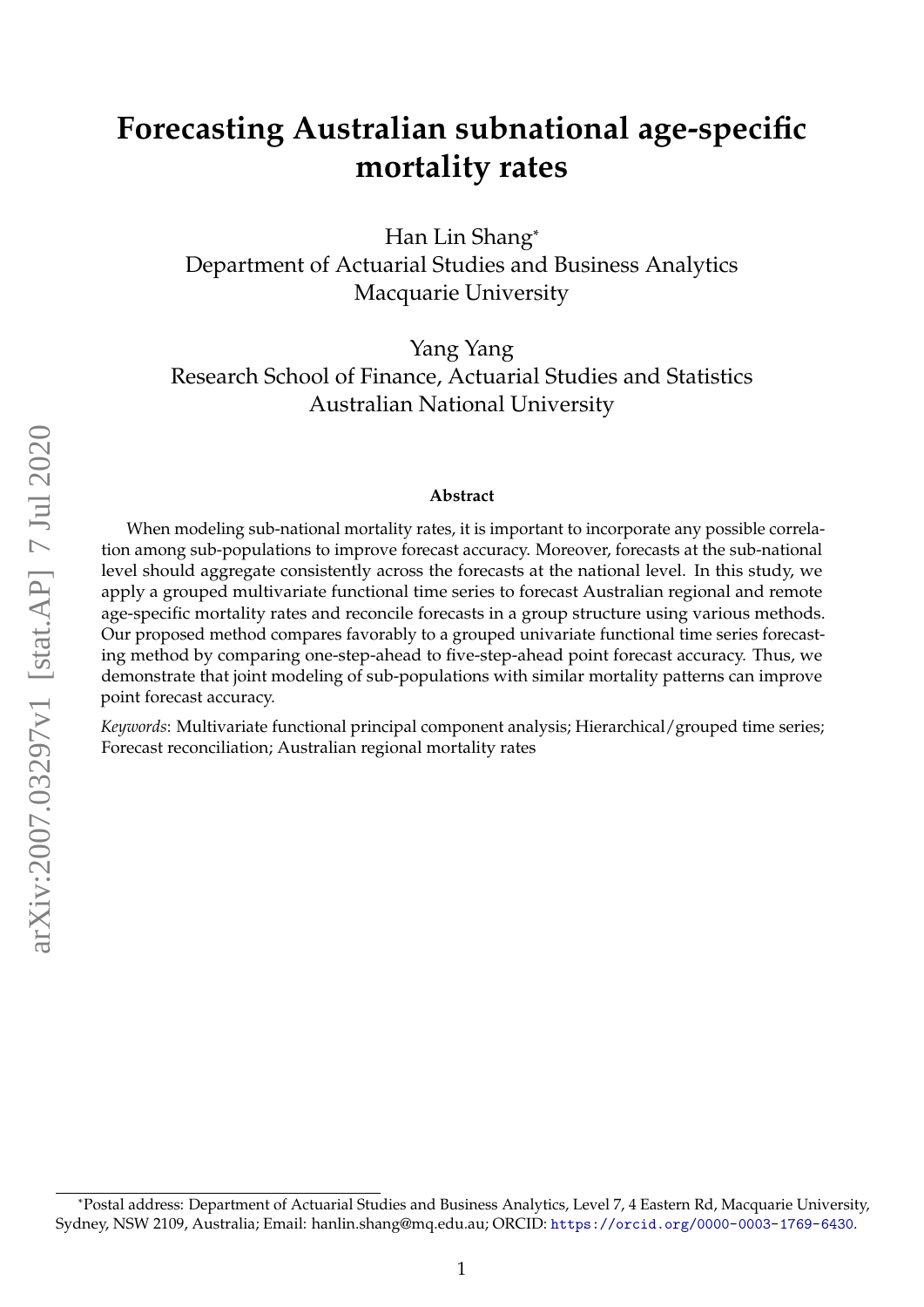### **1 Introduction**

Mortality is regarded as one of the most widely available measures of health conditions in a community. National and sub-national mortality patterns in terms of age, sex, and geographical distribution are of interest to epidemiologists, health care personnel, and those working in health and social policy, planning, and administration. Traditional studies of human mortality focus on population data at the national level. In recent years, academics and government stakeholders have been showing increasing interest in regional mortality improvements after realizing that sub-national forecasts of age-specific mortality rates are useful for informing social and economic policies within local regions. Thus, any improvement in the forecast accuracy of regional mortality rates would help determine the allocation of current and future resources at the national and sub-national levels. Many mortality modeling methods have been proposed since the publication of the Gompertz law in 1825 (see [Booth](#page-23-0) [and Tickle,](#page-23-0) [2008,](#page-23-0) for a comprehensive literature review on mortality modeling and forecasting), but only a few approaches can forecast multiple regional mortality rates within a country simultaneously. Thus, proposing a multivariate functional time series method for producing accurate and coherent sub-national age-specific mortality forecasts is the primary motivation of our study.

Functional time series can arise by separating an almost continuous time record into consecutive intervals, such as the intraday trajectories of the S&P 500 index [\(Shang,](#page-25-0) [2017\)](#page-25-0) and the monthly sea surface temperature in climatology [\(Shang and Hyndman,](#page-26-0) [2011\)](#page-26-0). Alternatively, functional time series can also arise when the observations in a period can be considered together as finite realizations of an underlying continuous function, for example, age-specific mortality rates in demography (see [Hyndman and Ullah,](#page-25-1) [2007;](#page-25-1) Chiou and Müller, [2009\)](#page-23-1). In either case, the functions obtained form a time series  $\{f_t, t \in \mathbb{Z}\}$ , where each  $f_t$  is a random function of a stochastic process and  $x \in \mathcal{I}$  represents a continuum bounded within a finite interval. In this study, we consider age-specific mortality rates observed annually as a functional time series whose continuum is the age of the population.

The increasing popularity of the functional time series has resulted in a rapid increase in the literature on functional time series modeling and forecasting. From a parametric perspective, [Bosq](#page-23-2) [\(2000\)](#page-23-2) and [Bosq and Blanke](#page-23-3) [\(2007\)](#page-23-3) proposed the functional autoregressive of order 1 (FAR(1)). They derived one-step-ahead forecasts that are based on a regularized form of the Yule-Walker equations. Later, FAR(1) was extended to FAR(*p*), under which the order *p* can be determined via [Kokoszka and Reimherr'](#page-25-2)s [\(2013\)](#page-25-2) hypothesis testing procedure. To overcome the difficulty of infinitedimensional parameter estimation, [Aue et al.](#page-23-4) [\(2015\)](#page-23-4) showed the asymptotic equivalence between a FAR and a vector autoregressive (VAR) model via a functional principal component analysis (FPCA) and proposed a forecasting method based on the VAR forecasts of principal component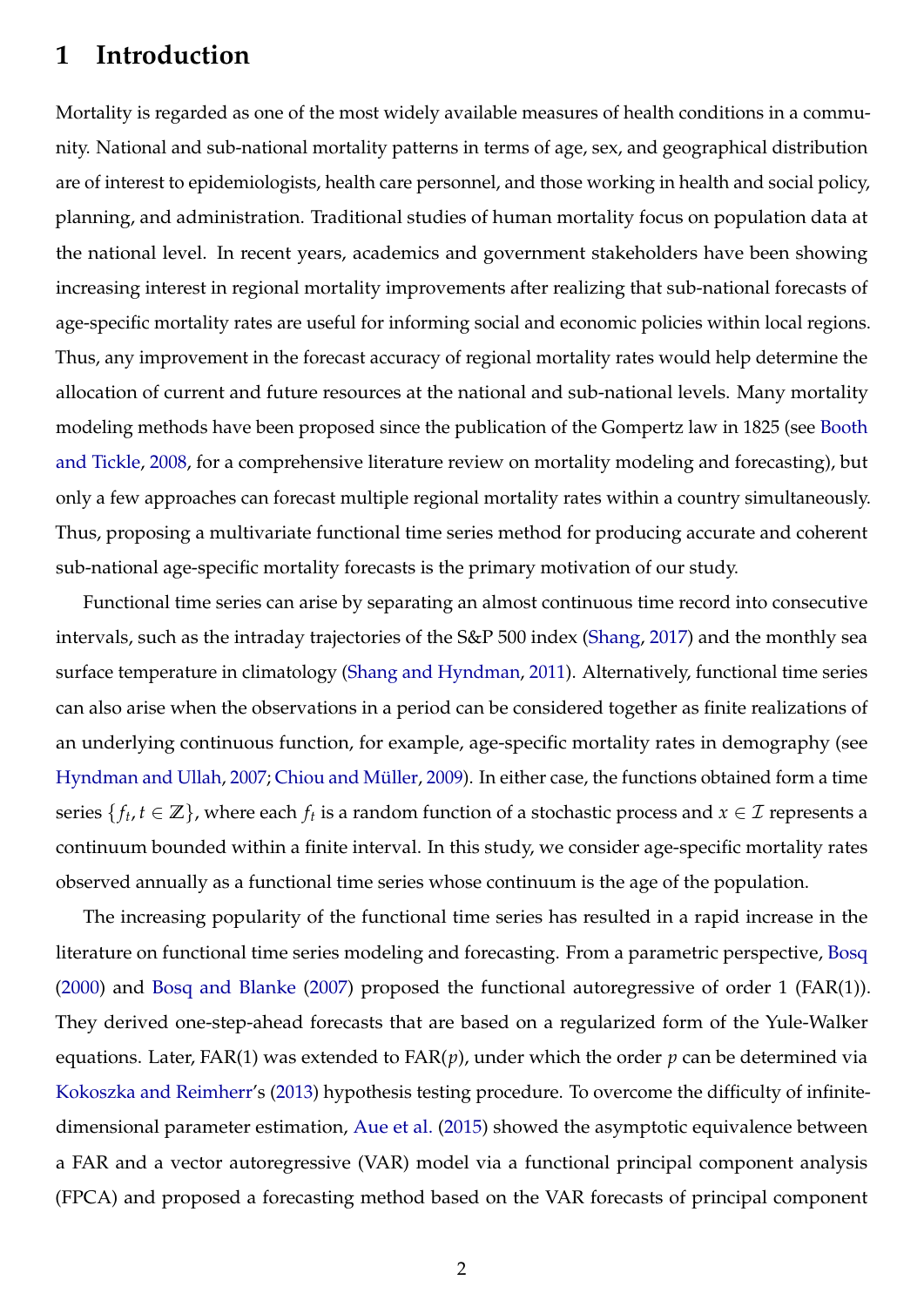scores. The approach of [Aue et al.](#page-23-4) [\(2015\)](#page-23-4) can also be viewed as an extension of [Hyndman and](#page-24-0) [Shang](#page-24-0) [\(2009\)](#page-24-0). [Hyndman and Shang](#page-24-0) [\(2009\)](#page-24-0) forecasts principal component scores by a univariate time series forecasting method. Recently, Klepsch and Klüppelberg [\(2017\)](#page-25-3) proposed the functional moving average (FMA) process and introduced an innovative algorithm to obtain the best linear predictor. [Klepsch et al.](#page-25-4) [\(2017\)](#page-25-4) extended the VAR model to the vector autoregressive moving average (VARMA) model. The VARMA model is a simpler estimation approach of the functional autoregressive moving average model. Recently, [Li et al.](#page-25-5) [\(2020\)](#page-25-5) considered long-range dependent curve time series and proposed a functional ARIMA model. From a nonparametric perspective, [Besse et al.](#page-23-5) [\(2000\)](#page-23-5) proposed the functional kernel regression method to model temporal dependence via a similarity measure characterized by semi-metric, bandwidth, and kernel functions. From a semi-parametric viewpoint, Aneiros-Pérez and Vieu [\(2008\)](#page-23-6) put forward a semi-functional partial linear model that combines parametric and nonparametric models. The semi-functional partial linear model allows us to consider additive covariates and to use a continuous path in the past to predict a stochastic process's future values. Apart from the estimation of a conditional mean, Hörmann [et al.](#page-24-1) [\(2013\)](#page-24-1) consider a functional analog of the autoregressive conditional heteroskedasticity model for modeling conditional variance. In contrast, [Aue et al.](#page-23-7) [\(2017\)](#page-23-7) consider a functional analog of the generalized autoregressive conditional heteroskedasticity model. [Kokoszka et al.](#page-25-6) [\(2017\)](#page-25-6) considered a portmanteau test for testing autocorrelation under a functional generalized autoregressive conditional heteroskedasticity model.

In the functional time series literature, limited work has been conducted on jointly modeling and forecasting multiple sub-national mortality rates over some time. [Shang](#page-25-7) [\(2016\)](#page-25-7) attempted to simultaneously model and forecast state-specific mortality in Australia by determining a common trend across populations and sex-specific trends of each state. Another noticeable exception is the work by [Gao et al.](#page-24-2) [\(2019\)](#page-24-2) in which an additive factor model is fitted to functional principal component scores obtained in the initial dimension reduction of smoothed sub-national mortality data. However, both approaches mentioned above fail to explicitly consider significant correlations between sub-national populations in basis function decomposition and forecasting and thus lose valuable information that can be exploited to improve forecasting accuracy. Moreover, applying existing functional time series forecasting methods to sub-national mortality disaggregated by attributes such as sex, state, or ethnicity independently does not ensure coherence in the forecasts. That is, the forecasts of all subpopulations will not add up to the forecasts obtained by applying the technique to the national data. Hence, in practice, it is important to consider reconciliation approaches (see, e.g., [Stone et al.,](#page-26-1) [1942;](#page-26-1) [Sefton and Weale,](#page-25-8) [2009\)](#page-25-8) in forecasting sub-national mortality rates.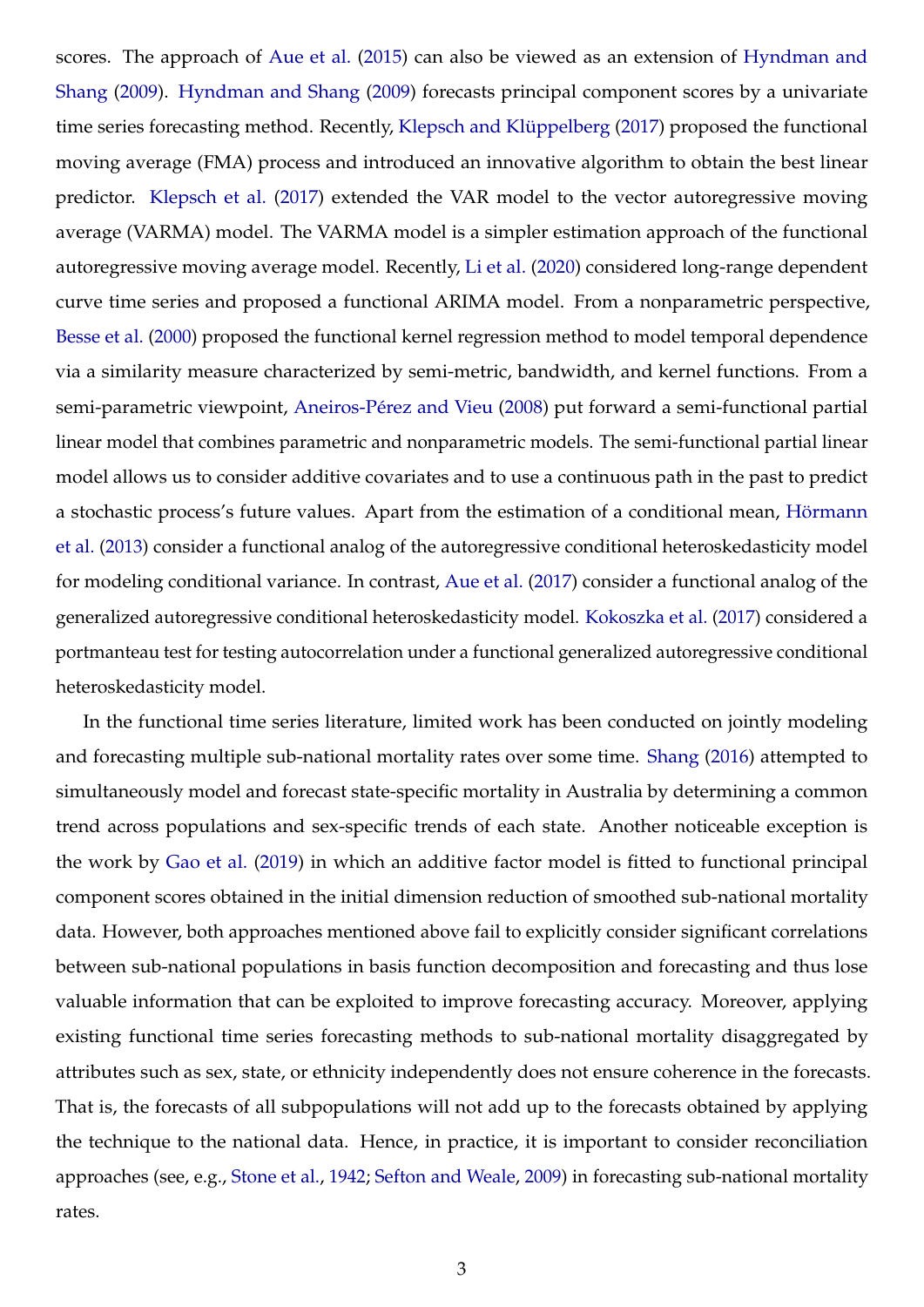In this study, we apply the univariate and multivariate functional time series forecasting methods to the Australian national and sub-national age-specific mortality rates from 1993 to 2016 and compare their point forecast accuracies. To ensure forecasts of disaggregated series consistently aggregating to the national totals, we consider a group structure for mortality series. We apply the bottom-up, optimal combination, trace minimization reconciliation methods, and their forecast combination to reconcile forecasts. Evaluated by the mean absolute forecast error and the root mean square forecast error, we find that the trace minimization and forecast combination methods have similar superior point forecast accuracy. Our empirical study results prove that jointly modeling of populations with similar mortality patterns can improve point forecast accuracy.

The rest of this report is structured as follows. In Section [2,](#page-3-0) we describe the motivating dataset, which is the Australian national and sub-national age-specific mortality rates. In Section [3,](#page-9-0) we introduce the multivariate functional principal component regression for producing point forecasts. Forecast reconciliation methods for the grouped functional time series are discussed in Section [4.](#page-12-0) Reconciled point forecasts produced by univariate and multivariate forecasting methods are evaluated and compared in Section [5.](#page-16-0) Conclusions are presented in Section [6.](#page-20-0)

## <span id="page-3-0"></span>**2 Australian age-specific mortality rates**

#### **2.1 Overview of data**

Australia, as a developed country, faces increasing longevity risks and challenges to the sustainability of the pension, health, and aged care systems caused by an aging population(see, e.g., [Coulmas,](#page-23-8) [2007;](#page-23-8) [OECD,](#page-25-9) [2013\)](#page-25-9). To better understand the ongoing mortality improvements, we studied the Australian age-specific mortality rates in 1993-2016. We consider ages from 0 to 85 years in 5-year age groups and include all ages at and beyond 85 years in the last age group, thus considering 18 groups. Figure [1](#page-4-0) presents rainbow plots of the age-specific mortality rates of females and males in the period studied. The "J" shaped death curves shown in the figure indicate typical mortality patterns that rapidly decrease in infant ages, and a steady increase in middle-to-old age groups. There is also a noticeable "accident hump" during the teenage years for the Australian male population. The rainbow plot is designed to display the distant past curves in red and the more recent curves in purple [\(Hyndman](#page-24-3) [and Shang,](#page-24-3) [2010\)](#page-24-3), indicating an overall reduction in the trend of total mortality rates for Australian people. However, death rates for males and females aged less than 50 have a sudden increase in 2012, and then gradually fall off with time, as shown in the bottom panels in Figure [1.](#page-4-0)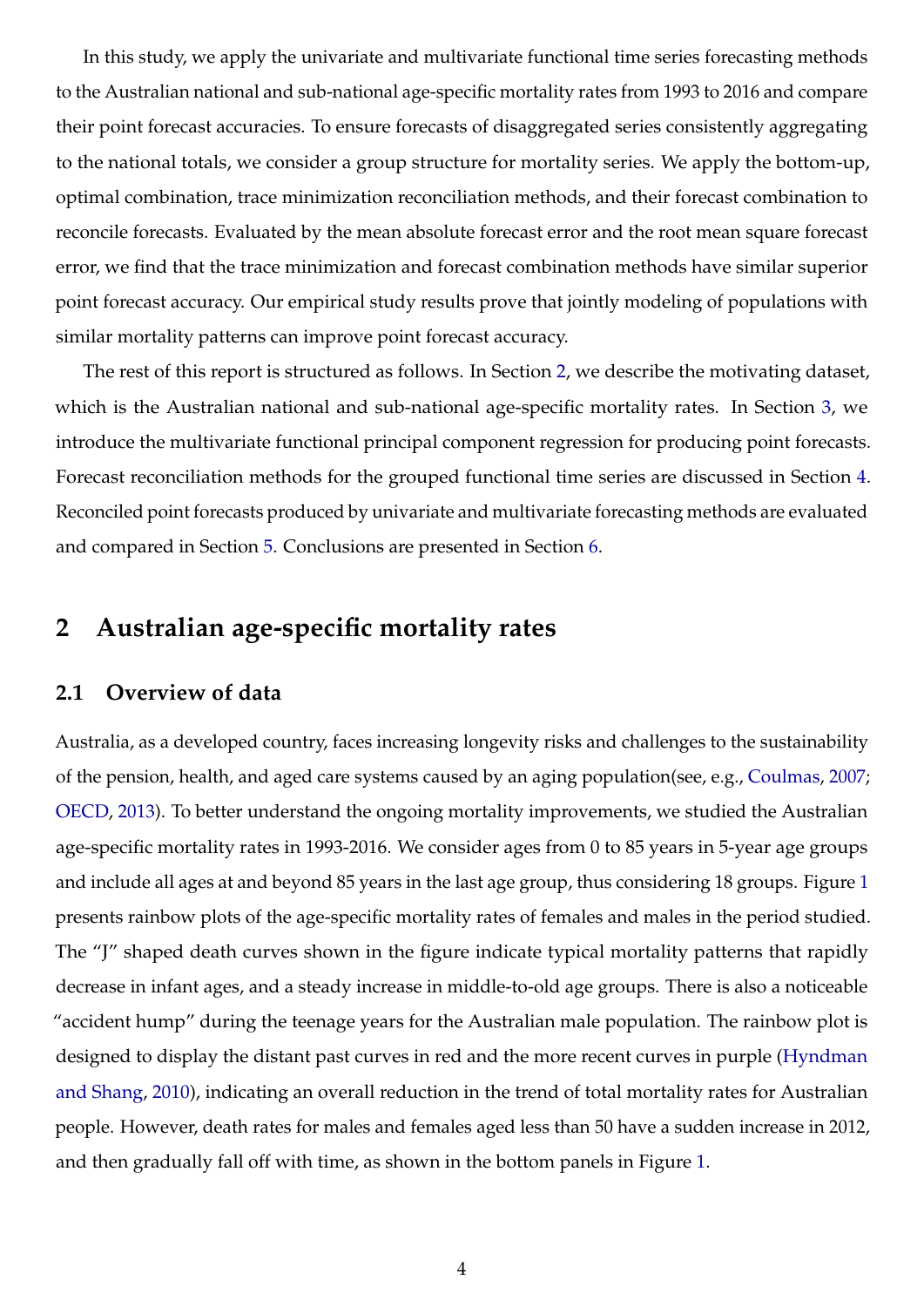<span id="page-4-0"></span>

**Figure 1:** *Functional time series graphical displays. The nonparametric smoothing method in* [\(2.2\)](#page-4-1) *can be used to smooth age-specific mortality rates.*

### <span id="page-4-1"></span>**2.2 Nonparametric smoothing**

The observed mortality rates contaminated by noise are shown in the top panel of Figure [1.](#page-4-0) To obtain smooth functions and deal with possibly missing values, we consider a penalized regression spline smoothing with monotonic constraint while preserving the shape of the log mortality curves (see also [Hyndman and Ullah,](#page-25-1) [2007;](#page-25-1) [Shang,](#page-25-7) [2016\)](#page-25-7). For a group of populations, let  $y_t^j$  $\mathcal{L}_t^{\prime}(x_i)$  be the log central mortality rates observed at the beginning of each year for year  $t = 1, 2, \ldots, n$  at observed ages  $x_1, x_2, \ldots, x_p$  where *x* denotes the age variable, *p* denotes the number of ages considered, and superscript *j* represents an individual population. The value of *j* depends on the number of populations considered. For example, *j* is binary when representing age-specific mortality rates of females and males for a particular area (at the national or sub-national level);  $j = 1, 2, \cdots$  , 11 if *Region* level (described in Section [2.3\)](#page-5-0) total mortality rates are considered.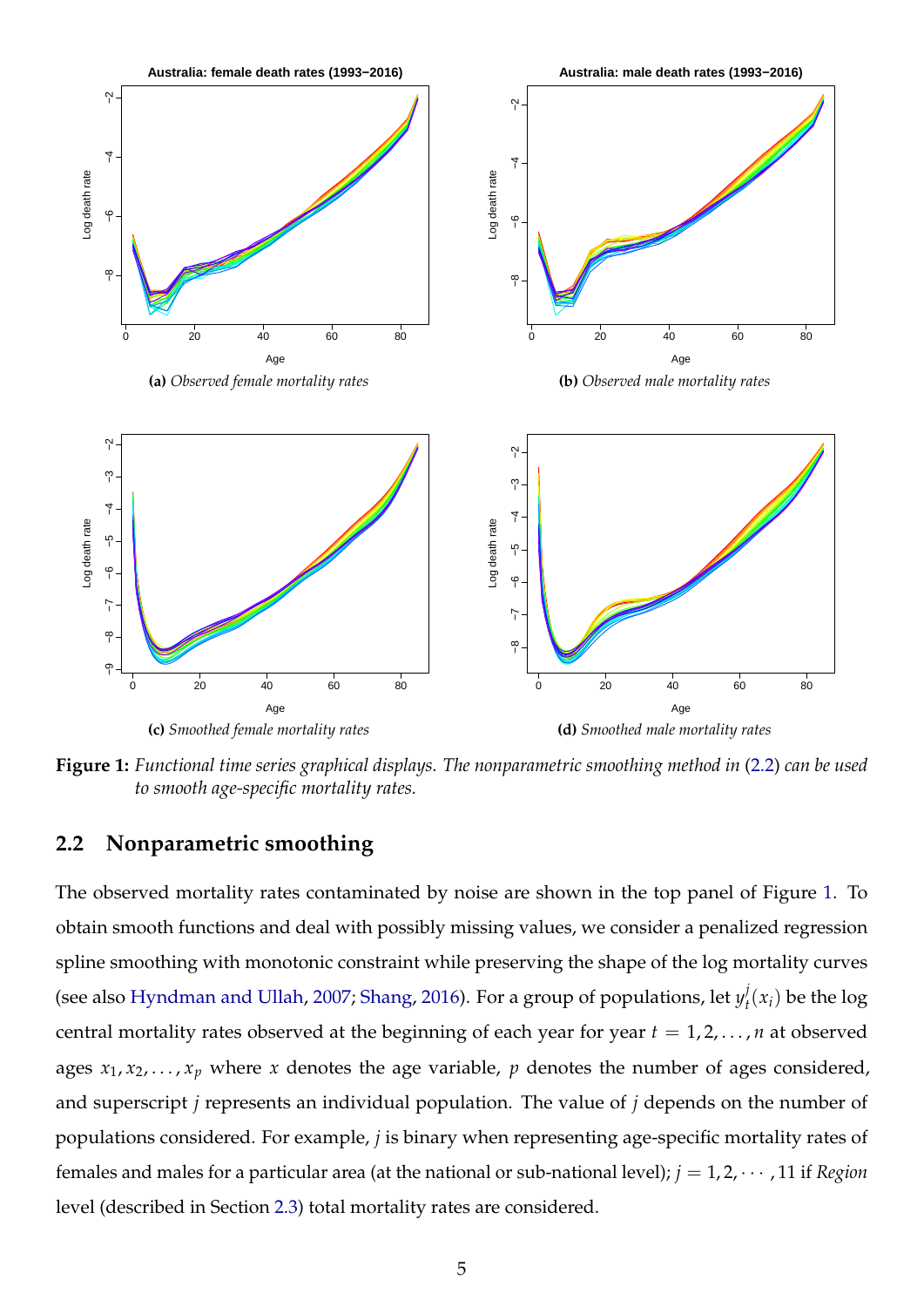We assume that there is an underlying continuous and smooth function  $f_t^j$  $t^{\prime}(x)$  such that

$$
y_t^j(x_i) = f_t^j(x_i) + \delta_t^j(x_i)\varepsilon_{t,i'}^j
$$

where  $x_i$  represents the center of each age or age group,  $\{ \varepsilon_i^j \}$  $\{t_{t,i}\}$  are independent and identically distributed random variables across *t* and *i* with a mean of zero and a unit variance, and *δ j*  $t_i^f(x_i)$ measures the variability in mortality at each age in year *t* for the  $j^{\text{th}}$  population. Jointly,  $\delta_t^j$ *t* (*xi*)*ε j t*,*i* represents the smoothing error.

Let  $m_t^j$  $\dot{y}_t^j(x_i) = \exp[y_t^j]$  $\int_t^j (x_i)$ ] be the observed central mortality rates for age  $x_i$  in year *t*. Define  $N_t^j$  $t_i^f(x_i)$ to be the total  $j<sup>th</sup>$  population of age  $x_i$  at 1<sup>st</sup> January of year *t*. The observed log mortality rate approximately follows a Poisson distribution with estimated variance

<span id="page-5-1"></span>
$$
\left(\widehat{\delta}_t^j\right)^2(x_i) := \text{Var}\left\{\ln[m_t^j(x_i)]\right\} \approx \frac{1}{m_t^j(x_i) \times N_t^j(x_i)}.
$$
\n(1)

In line with an earlier study by [Hyndman and Ullah](#page-25-1) [\(2007\)](#page-25-1), we smooth log mortality rates using weighted penalized regression splines with a partial monotonic constraint for ages above 65 years, where the weights are equal to the inverse variance given in [\(1\)](#page-5-1), that is,  $w_t^j$  $t_t^j(x_i) = 1/(\widehat{\delta}_t^j)$  $\int_t^j$ )<sup>2</sup>(*x<sub>i</sub>*). The penalized regression spline can be written as

$$
\widehat{f}_t^j(x_i) = \underset{\theta_t(x_i)}{\text{argmin}} \sum_{i=1}^M w_t^j(x_i) \Big| y_t^j(x_i) - \theta_t(x_i) \Big| + \tau \sum_{i=1}^{M-1} \Big| \theta_t'(x_{i+1}) - \theta_t'(x_i) \Big|,
$$

where *i* represents different ages (grid points) in a total of *M* grid points*,* θ' denotes the first derivative of smooth function θ, and τ is a smoothing parameter. Both θ' and θ can be approximated by a set of *B*−spline basis (see, e.g., [De Boor,](#page-24-4) [2001\)](#page-24-4). While the *L*<sub>1</sub> loss function and the *L*<sub>1</sub> roughness penalty are employed to obtain robust estimates, the monotonic increasing constraint helps to reduce the noise from the estimation of older ages (see also [He and Ng,](#page-24-5) [1999\)](#page-24-5).

### <span id="page-5-0"></span>**2.3 Multivariate functional time series of mortality rates**

The vast land area of Australia can be divided into six states: New South Wales (NSW), Victoria (VIC), Queensland (QLD), South Australia (SA), Western Australia (WA), and Tasmania (TAS), as well as two internal territories, namely, the Northern Territory (NA) and the Australian Capital Territory (NT) (ACT). Based on the remoteness, areas with similar characteristics of eight considered states and territories are often grouped into geographic classifications. We follow [Guan](#page-24-6) [\(2018\)](#page-24-6) and classify sub-national population statistics sourced from the Australian Bureau of Statistics (ABS) into 47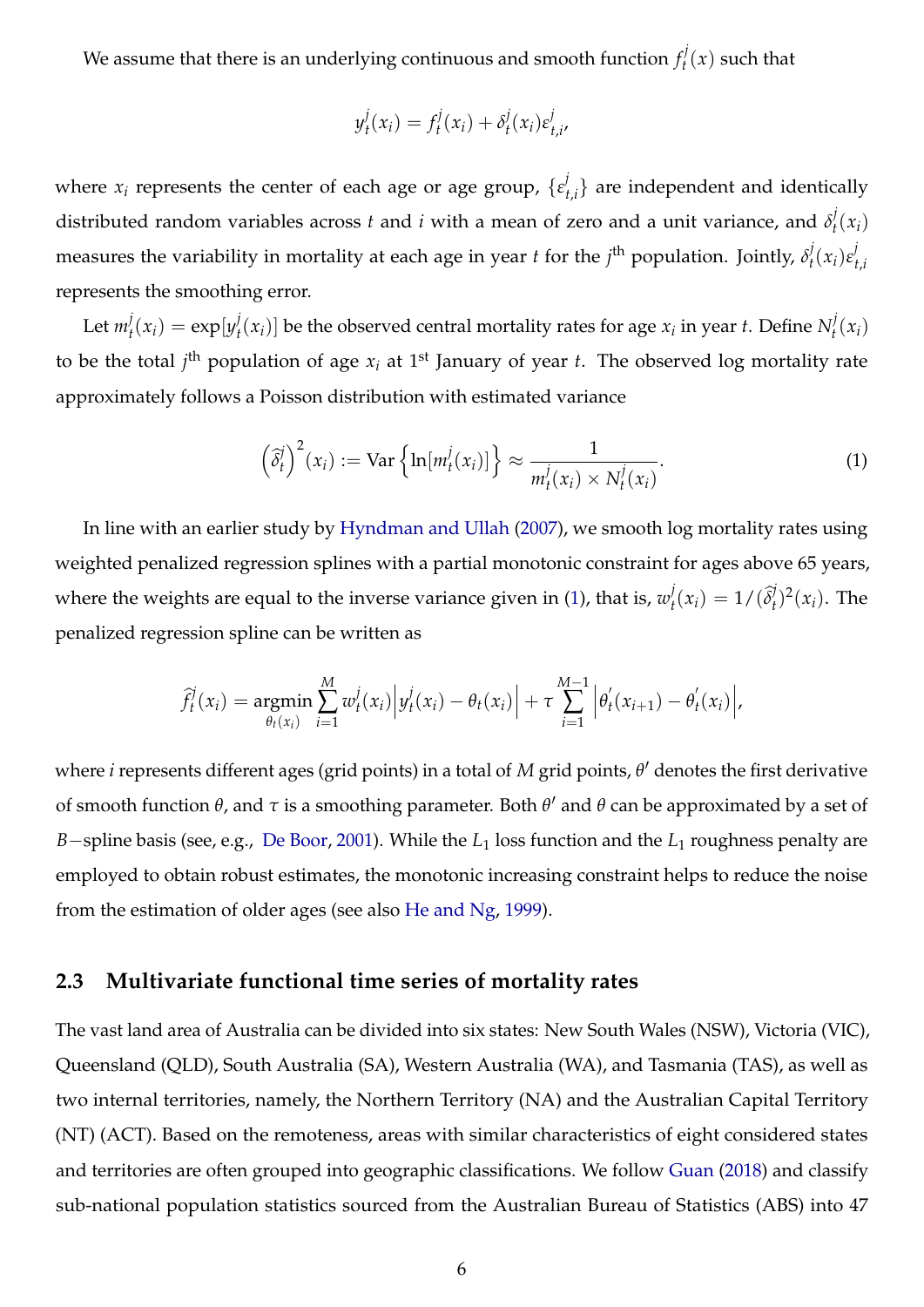harmonized geographic areas based on the Statistical Division level of ABS. In this study, we adopt a structure similar to the PRMA classification [\(DPIE and DHSH,](#page-24-7) [1994\)](#page-24-7). As shown in Table [1,](#page-6-0) we classify 47 areas into Capital City<sup>[1](#page-6-1)</sup> and four broader regions, i.e., NSW Coast, Country Victoria, Regional Australia, and Remote Australia.

<span id="page-6-0"></span>

|                         | <b>Capital City</b>     |      | Regional Australia            | <b>Remote Australia</b> |                       |  |  |
|-------------------------|-------------------------|------|-------------------------------|-------------------------|-----------------------|--|--|
| Area                    | Name                    | Area | Name                          | Area                    | Name                  |  |  |
| $\mathbf{1}$            | Sydney                  | 16   | North West NSW                | 35                      | West NSW              |  |  |
| 5                       | Melbourne               | 17   | <b>Central West NSW</b>       | 36                      | South West Queensland |  |  |
| 11                      | <b>Brisbane</b>         | 18   | Murrumbidgee                  | 37                      | <b>Central West</b>   |  |  |
|                         |                         |      |                               |                         | Queensland            |  |  |
| 12                      | Adelaide                | 19   | Murray                        | 38                      | Far North             |  |  |
| 13                      | Perth                   | 20   | Wimmera                       | 39                      | North West            |  |  |
| 14                      | Greater Hobart          | 21   | Mallee                        | 40                      | Eyre                  |  |  |
| 15                      | Canberra                | 22   | Ovens-Murray                  | 41                      | Northern SA           |  |  |
| <b>NSW Coast</b>        |                         | 23   | Wide Bay-Burnett &<br>Fitzroy | 42                      | South Eastern WA      |  |  |
| $\overline{2}$          | Hunter                  | 24   | Darling Downs                 | 43                      | Central WA            |  |  |
| 3                       | Illawarra               | 25   | Mackay & Northern             | 44                      | Pilbara               |  |  |
| $\overline{4}$          | Mid-North Coast         | 26   | Yorke & Lower North           | 45                      | Kimberley             |  |  |
| <b>Country Victoria</b> |                         | 27   | Murray Lands                  | 46                      | Mersey-Lyell          |  |  |
| 6                       | Barwon                  | 28   | South East                    | 47                      | Northern Territory    |  |  |
| 7                       | <b>Western District</b> | 29   | South West                    |                         |                       |  |  |
| 8                       | Central Highlands       | 30   | Lower Southern WA             |                         |                       |  |  |
| 9                       | Loddon &<br>Goulbourn   | 31   | <b>Upper Southern WA</b>      |                         |                       |  |  |
| 10                      | Gippsland               | 32   | Midlands                      |                         |                       |  |  |
|                         |                         | 33   | Northern Tasmania             |                         |                       |  |  |
|                         |                         | 34   | Darwin                        |                         |                       |  |  |

**Table 1:** *Remoteness classification in Australia.*

To form an appropriate disaggregation structure for areas listed in Table [1,](#page-6-0) we collect seven capital cities and four broader regions into a group and name it by "*Region*". Thus, we have a three-level hierarchy, from top to bottom, consisting of the country total (Australia), 11 *Region*s, and 47 *Area*s, respectively. Together with sex in each area, there are in total 177 series across three levels of disaggregation listed in Table [2.](#page-7-0)

States and territories of Australia diversify significantly in area size, geographical features, and population. Most of Australia's population is concentrated in coastal (within 80 km from the coast wherever possible) regions, and the population within these regions is concentrated in capital cities in particular. In June 2010, around 14.3 million people, or approximately 64% of Australia's population, lived in capital cities (including Darwin) [\(ABS,](#page-23-9) [2012\)](#page-23-9). Of the remainder population, over 6 million people (about one-third of the population) live in what referred to as regional and

<span id="page-6-1"></span><sup>&</sup>lt;sup>1</sup>The capital city of NT, Darwin, is grouped into Regional Australia.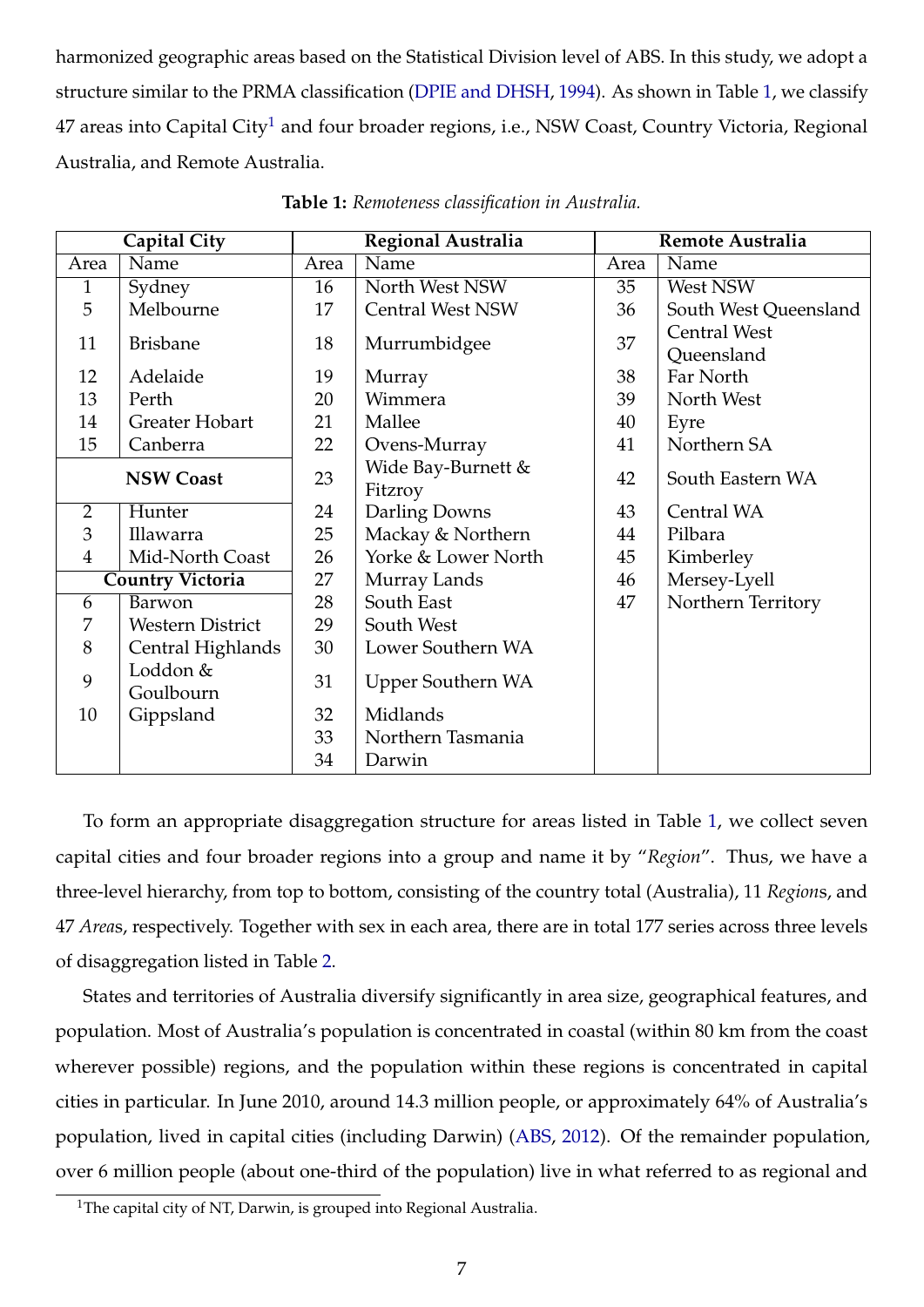| Level               | Number of series |
|---------------------|------------------|
| Australia           |                  |
| Sex                 | 2                |
| Region              | 11               |
| $Sex \times Region$ | 22               |
| Area                | 47               |
| $Sex \times Area$   | 94               |
| $\Delta$ 11         | 177              |

<span id="page-7-0"></span>**Table 2:** *Hierarchy of Australian mortality rates.*

remote areas that are located with some distance away from major population centers and have extremely diverse geographical features [\(AIHW,](#page-23-10) [2003\)](#page-23-10). Mortality rates for populations living in the metropolitan, regional, and remote areas are expected to be influenced by different geography, climate, and environmental conditions. For instance, [AIHW](#page-23-11) [\(2007\)](#page-23-11) reported mortality rates in remote areas that have very little accessibility of goods, services, and opportunities for social interaction went up to 1.76 times in capital cities. Another reason for inconsistent death rates among metropolitan and non-metropolitan populations is that many of the occupations in regional and remote areas involve higher levels of risk than other occupations [\(AIHW,](#page-23-12) [1998\)](#page-23-12). For example, many regional and remote areas are primarily in the following high-risk industries: mining, transport, forestry, commercial fishing, and farming.

To visualize the differences between metropolitan and non-metropolitan mortality patterns, we divide the mortality rates of each area to death rates for Australia and then take the natural logarithm of the ratio. In Figure [2,](#page-8-0) positive log-ratios are represented in blue color, whereas negative values are represented in orange color, with the vertical axis indicating area numbers shown in Table [1.](#page-6-0) In the top row, the national mortality rates averaged over the period during 1993-2016 show that people living in capital cities have lower mortality rates than the country average, especially during the teenage years. In contrast, regional and remote areas, in general, have higher mortality rates for middle-to-old populations. The disadvantage of regional and remote areas regarding mortality is that people living in these areas have lower access to health services [\(AIHW,](#page-23-12) [1998\)](#page-23-12). In the bottom row, the mortality rates for each area and year, averaged over all ages, highlight a consistent trend that metropolitan populations enjoy lower mortality rates than non-metropolitan populations from 1993 to 2016.

Figure [2](#page-8-0) also shows that related populations tend to have similar mortality features. On the one hand, each of three categories, Capital City, Regional Australia, and Remote Australia, has specific mortality patterns explainable by living conditions of areas in that remoteness classification. On the other hand, females and males in each area across the country appear to show consistent mortality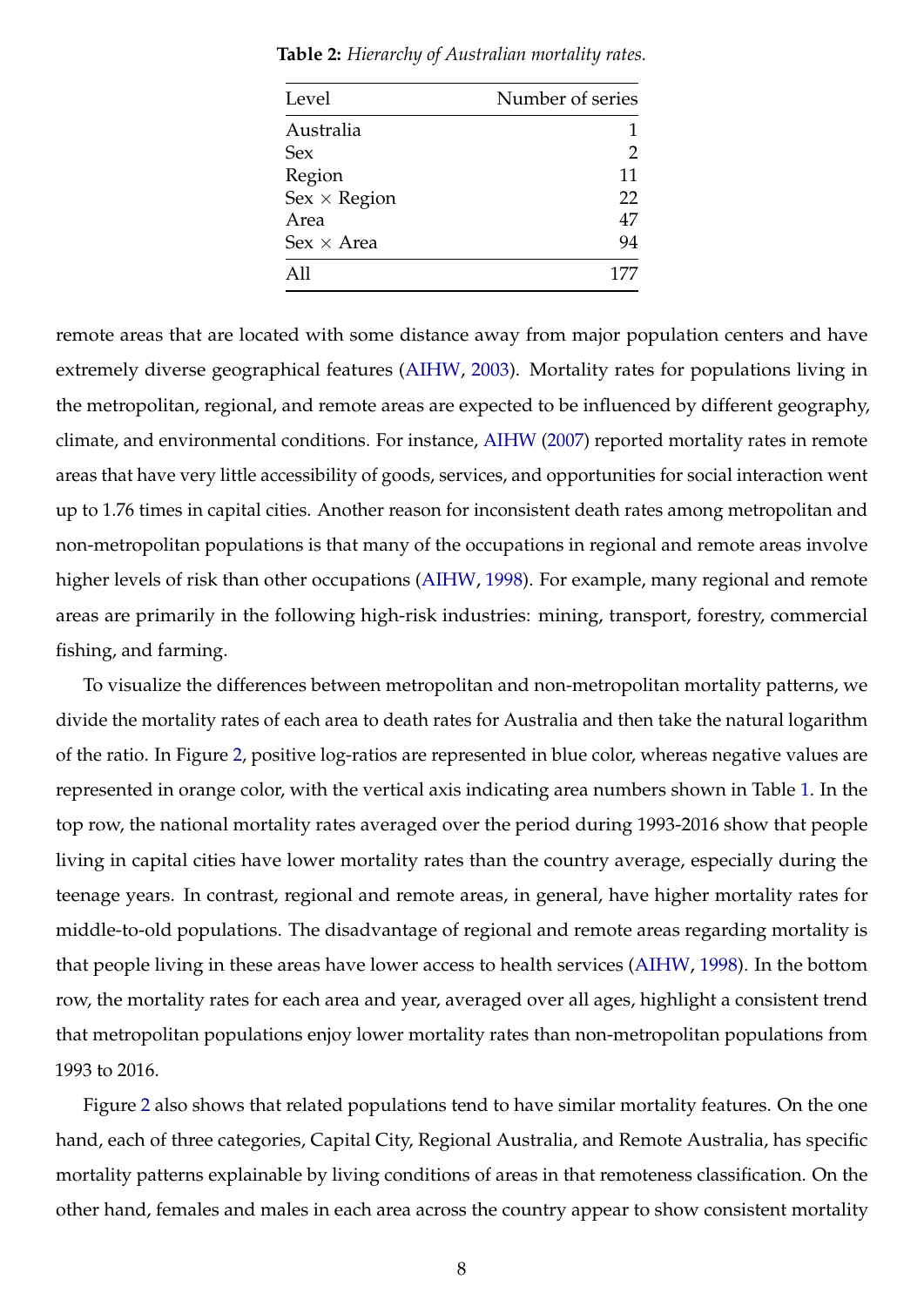<span id="page-8-0"></span>

**Figure 2:** *Image plots showing log ratios of mortality rates. The top panel shows mortality rates averaged over the years, while the bottom panel shows mortality rates averaged over the ages.*

movements during 1993-2016. Considering the distinct mortality patterns of metropolitan and nonmetropolitan populations, we jointly model total death rates of areas within each of 11 *Region*s shown in Figure [3a,](#page-8-1) before collectively modeling total series for *R*1, · · · , *R*11. Due to the close correlation of female and male populations in each Region and Area, we jointly consider sex series (colored by red and blue) in every node of Figure [3b.](#page-8-2) Tree diagrams illustrating possible disaggregation of Australian national and sub-national mortality rates are shown in Figure [3.](#page-8-3) In Section [3,](#page-9-0) we will introduce the methodology of jointly modeling functional time series.

<span id="page-8-3"></span><span id="page-8-1"></span>

<span id="page-8-2"></span>**Figure 3:** *Hierarchy tree diagrams for the Australian mortality rates.*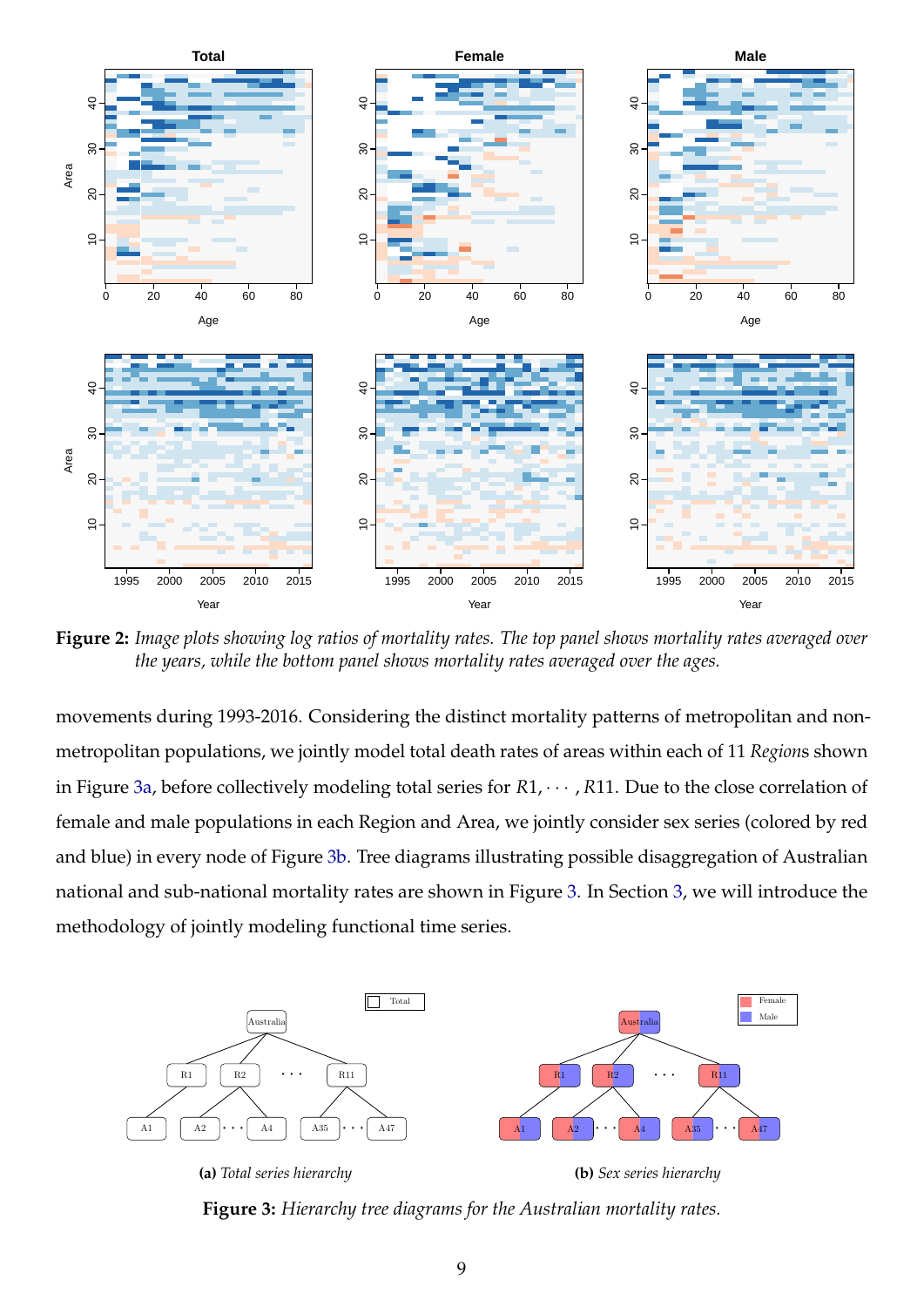### <span id="page-9-0"></span>**3 Methodology**

### **3.1 Multivariate functional principal component analysis**

The sub-national mortality rates of Australia can be organized into sets of multivariate functional time series based on the combinations of geographical disaggregation factors and sex. Following [Chiou et al.](#page-23-13) [\(2014\)](#page-23-13), we define  $\{f^{(l)}(x)\}_{l=1,\cdots,\omega}$  as a set of smoothed sub-national mortality functions, with *ω* representing the number of series under consideration. In our study,  $\omega \in \{1, 2, 11, 22, 47, 94\}$ as shown in Table [2,](#page-7-0) and  $\omega = 1$  corresponds to the special case of univariate functional time series. For  $\omega \geq 2$ , define  $\bm{f}(x) = \left[f^{(1)}(x), \ldots, f^{(\omega)}(x)\right]^{\top}$  as a vector in the Hilbert space. All elements of  $f(x)$  in the study are square-integrable functions defined on the same interval of age  $\mathcal{I} = [0, 85]$ .

Let  $\mu^{(l)}(x) := E[f^{(l)}(x)]$  denote the mean function for the *l*<sup>th</sup> subpopulation. For  $x, z \in \mathcal{I}$ , the covariance function of  $f(x)$  has its  $(l, j)$ <sup>th</sup> elements defined as follows, where  $1 \leq l, j \leq \omega$ :

$$
C_{lj}(x,z) := \mathrm{E}\left\{ [f^{(l)}(x) - \mu^{(l)}(x)][f^{(j)}(z) - \mu^{(j)}(z)] \right\} = \mathrm{Cov}\left[f^{(l)}(x), f^{(j)}(z)\right].
$$

Let  $C_l(x,z) = [C_{l1}(x,z), \cdots, C_{l\omega}(x,z)]^\top$  and  $C(x,z) = \{C_{lj}(x,z)\}$ . We define an integral operator  $A : \mathbb{H} \to \mathbb{H}$  with the covariance kernel  $C(x, z)$ , for any given  $f \in \mathbb{H}$ , such that

$$
(\mathcal{A}f)(x) = \int C(x,z)f(z)dz = \begin{pmatrix} \langle C_1(x,z),f(z) \rangle \\ \vdots \\ \langle C_\omega(x,z),f(z) \rangle \end{pmatrix},
$$

where  $\langle C_l(x,z)$  ,  $f(z)\rangle = \sum_{j=1}^{\omega} \langle C_{lj}(x,z)$  ,  $f^{(j)}(z)\rangle$ . Since  ${\cal A}$  is linear, an eigenvalue  $\lambda$  and an eigenfunction  $\phi$  in **H** satisfy  $(A\phi)(x) = \lambda \phi(x)$ . Via Mercer's lemma, there exists orthonormal sequences  $\{\boldsymbol{\phi}_k = [\boldsymbol{\phi}_k^{(1)}]$  $\phi_k^{(1)}$ ,  $\cdots$ ,  $\phi_k^{(\omega)}$  $\{f_k^{(w)}\}^{\dagger}$  } $_{k=1,2,\cdots}$  of continuous functions in  $\mathbb{H}$ , and a non-increasing sequence  $\lambda_k$  of positive numbers, such that

$$
C(x,z)=\sum_{k=1}^{\infty}\lambda_k\phi_k(x)\phi_k(z),
$$

with the  $(l, j)$ <sup>th</sup> element  $C_{lj}(x, z)$  of  $\boldsymbol{C}(x, z)$ 

$$
C_{lj}(x,z)=\sum_{k=1}^{\infty}\lambda_k\phi_k^{(l)}(x)\phi_k^{(j)}.
$$

By the separability of Hilbert spaces, the Karhunen-Loève expansion of a stochastic process for the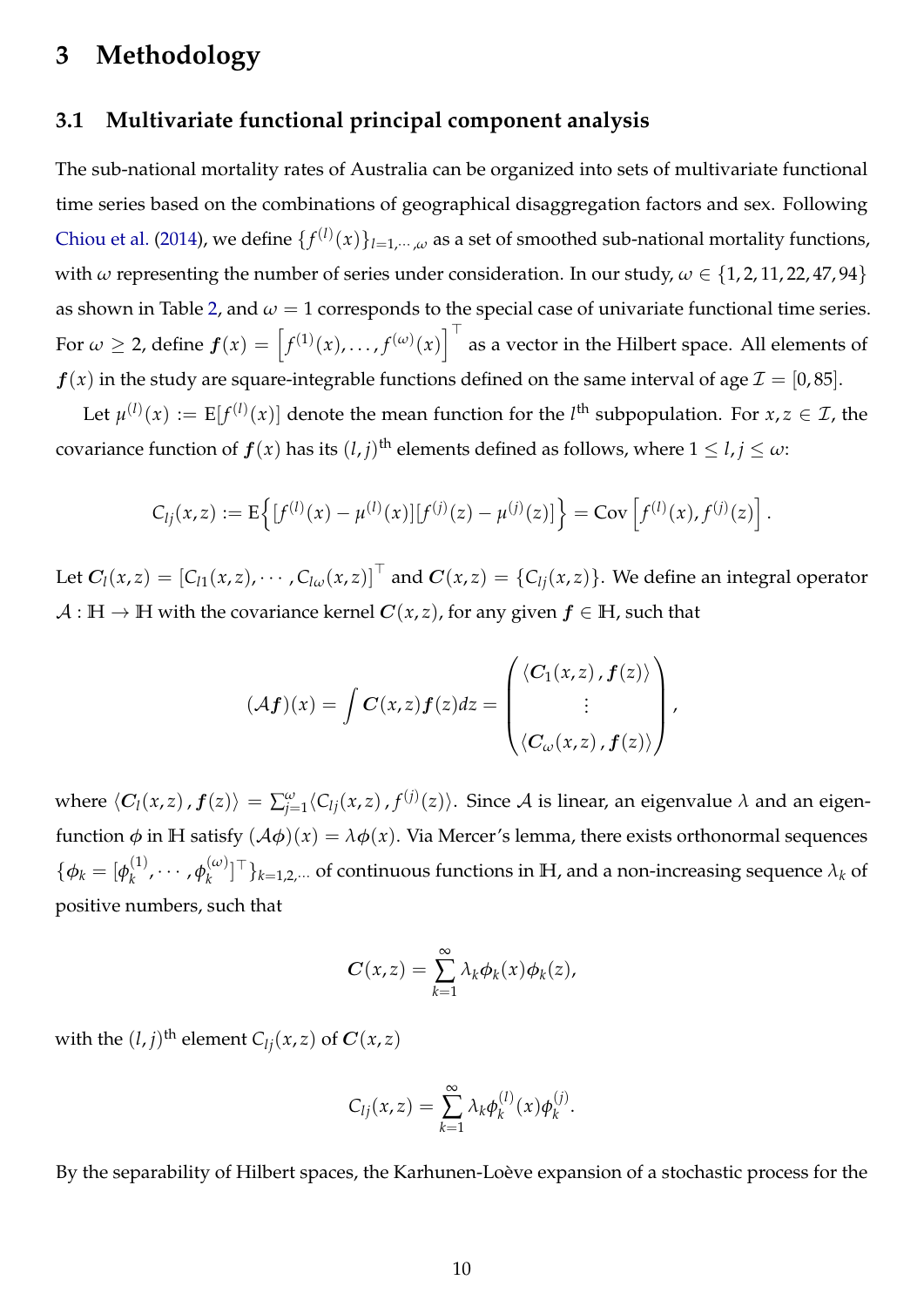*l* th subpopulation can be expressed as

$$
f^{(l)}(x) = \mu^{(l)}(x) + \sum_{k=1}^{\infty} \beta_k^{(l)} \phi_k^{(l)}(x),
$$

where  $\beta_k^{(l)}$  $\mu_k^{(l)}$  is the *k*<sup>th</sup> principal component score given by the projection of  $f^{(l)}(x) - \mu^{(l)}(x)$  in the direction of eigenfunction  $\phi_k^{(l)}$  $\theta_k^{(l)}$ , that is,  $\beta_k^{(l)} = \langle f^{(l)}(x) - \mu^{(l)}(x) \rangle$ ,  $\phi_k^{(l)}$  $\langle_k^{(i)}(x)\rangle$ .

The proposed multivariate functional principal component analysis (MFPCA) as an extension of the widely used FPCA approach (for theoretical, methodological, and applied aspects of FPCA, see, e.g., [Hall,](#page-24-8) [2011;](#page-24-8) [Shang,](#page-25-10) [2014;](#page-25-10) [Wang et al.,](#page-26-2) [2016\)](#page-26-2), explicitly incorporate cross-covariance between subpopulation curves. We use this dimension reduction technique to effectively summarize the main features of each infinite-dimensional curves considered by its finite key elements, and form a base of functional principal component regression.

### **3.2 Forecasting via functional principal component regression**

A time series of smoothed functions corresponding to multiple subpopulations  $\{f_1(x), \dots, f_n(x)\}$ can be decomposed into orthogonal functional principal components and their associated scores as

<span id="page-10-1"></span>
$$
f_t^{(l)}(x) = \mu^{(l)}(x) + \sum_{k=1}^{\infty} \beta_{t,k}^{(l)} \phi_k^{(l)}(x)
$$
  
= 
$$
\mu^{(l)}(x) + \sum_{k=1}^{K} \beta_{t,k}^{(l)} \phi_k^{(l)}(x) + e_t^{(l)}(x),
$$
 (2)

where  $\mu^{(l)}(x)$  is the mean function for the *l*<sup>th</sup> subpopulation;  $\left\{\phi_1^{(l)}\right\}$  $\phi_{1}^{(l)}(x), \ldots, \phi_{K}^{(l)}$  $\binom{l}{K}(x)$  is a set of the first *K* functional principal components;  $\left\{\boldsymbol{\beta}_1^{(l)}\right\}$  $\beta^{(l)}_1, \cdots, \beta^{(l)}_K$ *K*  $\Big\}$ , with elements  $\boldsymbol{\beta}_1^{(l)} = \left[ \beta_{1,1}^{(l)}, \ldots, \beta_{n,1}^{(l)}\right]^{\top}$  , denotes a set of principal component scores for the  $l^{\text{th}}$  subpopulation;  $e_t^{(l)}$  $t^{(t)}(x)$  denotes the model truncation error function with mean zero and finite variance for the  $l<sup>th</sup>$  subpopulation; and  $K < n$  is the number of retained principal components.

Following [Shang and Hyndman](#page-26-3) [\(2017\)](#page-26-3), the number of retained components is determined as the minimum that reaches 95% of total variance explained by the leading components<sup>[2](#page-10-0)</sup>, such that

$$
K = \underset{K:K \geq 1}{\text{argmin}} \left\{ \sum_{k=1}^{K} \widehat{\lambda}_{k} \middle/ \sum_{k=1}^{\infty} \widehat{\lambda}_{k} 1_{\{\widehat{\lambda}_{k} > 0\}} \geq 0.95 \right\},\
$$

where  $1\{\cdot\}$  represents the binary indicator function. Since all individual elements of  $C(x, z)$  share

<span id="page-10-0"></span><sup>2</sup>Several alternative methods are used for selecting the number of functional principal components *K*, such as those of [Chiou](#page-23-14) [\(2012\)](#page-23-14); [Yao et al.](#page-26-4) [\(2005\)](#page-26-4); [Rice and Silverman](#page-25-11) [\(1991\)](#page-25-11); [Hall and Vial](#page-24-9) [\(2006\)](#page-24-9).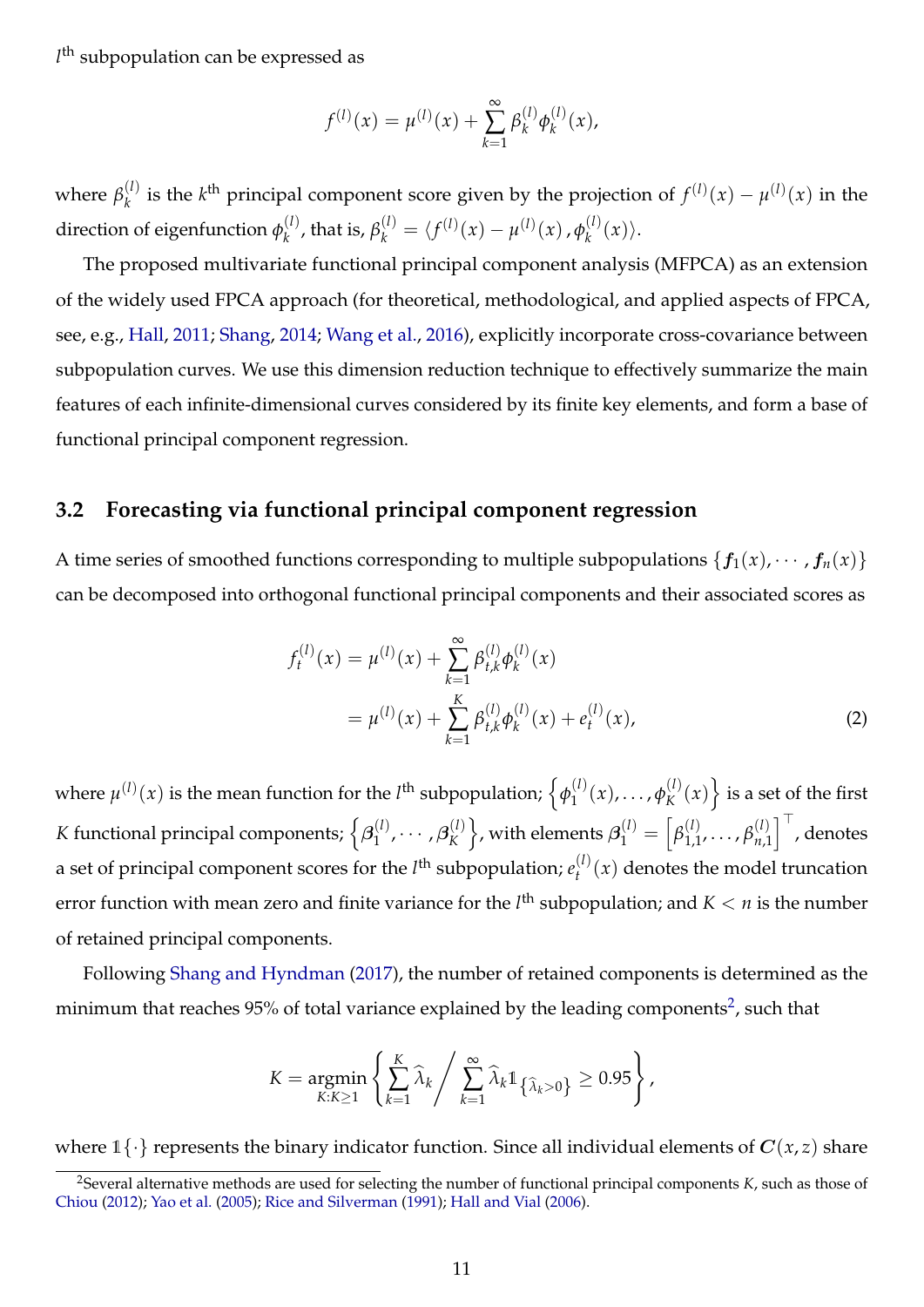the same set of eigenvalues, only one common *K* value is needed in dimension-reduction for all subpopulations.

Expansion [\(2\)](#page-10-1) facilitates dimension reduction since the first *K* terms often provide a good approximation to the infinite sums, and thus the information contained in time series  $\{f_1^{(l)}\}$  $f_1^{(l)}(x), \cdots, f_n^{(l)}(x)$ can be adequately summarized by the *K*-dimensional vector  $\left\{\boldsymbol{\beta}_1^{(l)}\right\}$  $\beta^{(l)}_1, \ldots, \beta^{(l)}_K$ *K* o . When collectively considering all  $\omega$  time series, truncating at the first  $K^{\text{th}}$  functional principal components yields the approximation in its matrix formulation as

<span id="page-11-0"></span>
$$
\boldsymbol{f}_t(\boldsymbol{x}) = \boldsymbol{\Phi}(\boldsymbol{x}) \boldsymbol{\beta}_t^\top,\tag{3}
$$

where  $\beta_t = \left\{ \beta_{t,1}^{(1)}, \ldots, \beta_{t,K}^{(1)} \right\}$  $\beta_{t,K}^{(1)}, \beta_{t,1}^{(2)}, \ldots, \beta_{t,K}^{(2)}$  $\beta_{t,K}^{(\alpha)}, \ldots, \beta_{t,1}^{(\omega)}, \ldots, \beta_{t,K}^{(\omega)}$ *t*,*K* o is the vector of the basis expansion coefficients, and

$$
\Phi(x) = \begin{pmatrix}\n\phi_1^{(1)}(x) & \cdots & \phi_K^{(1)}(x) & 0 & \cdots & 0 & 0 & \cdots & 0 \\
0 & \cdots & 0 & \phi_1^{(2)}(x) & \cdots & \phi_K^{(2)}(x) & 0 & \cdots & 0 \\
\vdots & \vdots & \vdots & \vdots & \vdots & \vdots & \vdots & \vdots \\
0 & \cdots & 0 & 0 & \cdots & 0 & \phi_1^{(\omega)}(x) & \cdots & \phi_K^{(\omega)}(x)\n\end{pmatrix}_{\omega \times (K \times \omega)}.
$$

For dense and regularly spaced functional time series, such as age-specific mortality rates, the mean function  $\widehat{\mu}(x) = \frac{1}{n} \sum_{t=1}^{n} f_t(x)$  and the covariance function  $\widehat{C}(x, z)$  can be empirically estimated. Based on Eq. [\(3\)](#page-11-0), we extract empirical basis functions from the empirical covariance function  $\hat{\Phi}(x)$ , and then make *h*-step-ahead point forecasts as

$$
\widehat{f}_{n+h|n} = \mathbb{E}[f_{n+h}(x)|f_1(x), \cdots, f_n(x); \widehat{\Phi}(x)]
$$

$$
= \widehat{\mu}(x) + \sum_{k=1}^K \widehat{\beta}_{n+h|n,k} \widehat{\Phi}(x),
$$

where the forecast principal component score  $\beta_{n+h|n,k}$  is obtained using the automated autoregressive integrated moving average (ARIMA) model-fitting algorithm of [Hyndman and Khandakar](#page-24-10) [\(2008\)](#page-24-10). More details about forecasting functional principal component scores can be found in [Hyndman and](#page-24-0) [Shang](#page-24-0) [\(2009\)](#page-24-0).

We adopt a univariate time series forecasting method of [Hyndman and Shang](#page-24-0) [\(2009\)](#page-24-0) to obtain the forecast principal component score  $\beta_{n+h|n,k}$ . This univariate time series forecasting method can model a time series with a stochastic trend component. Since the yearly age-specific mortality rates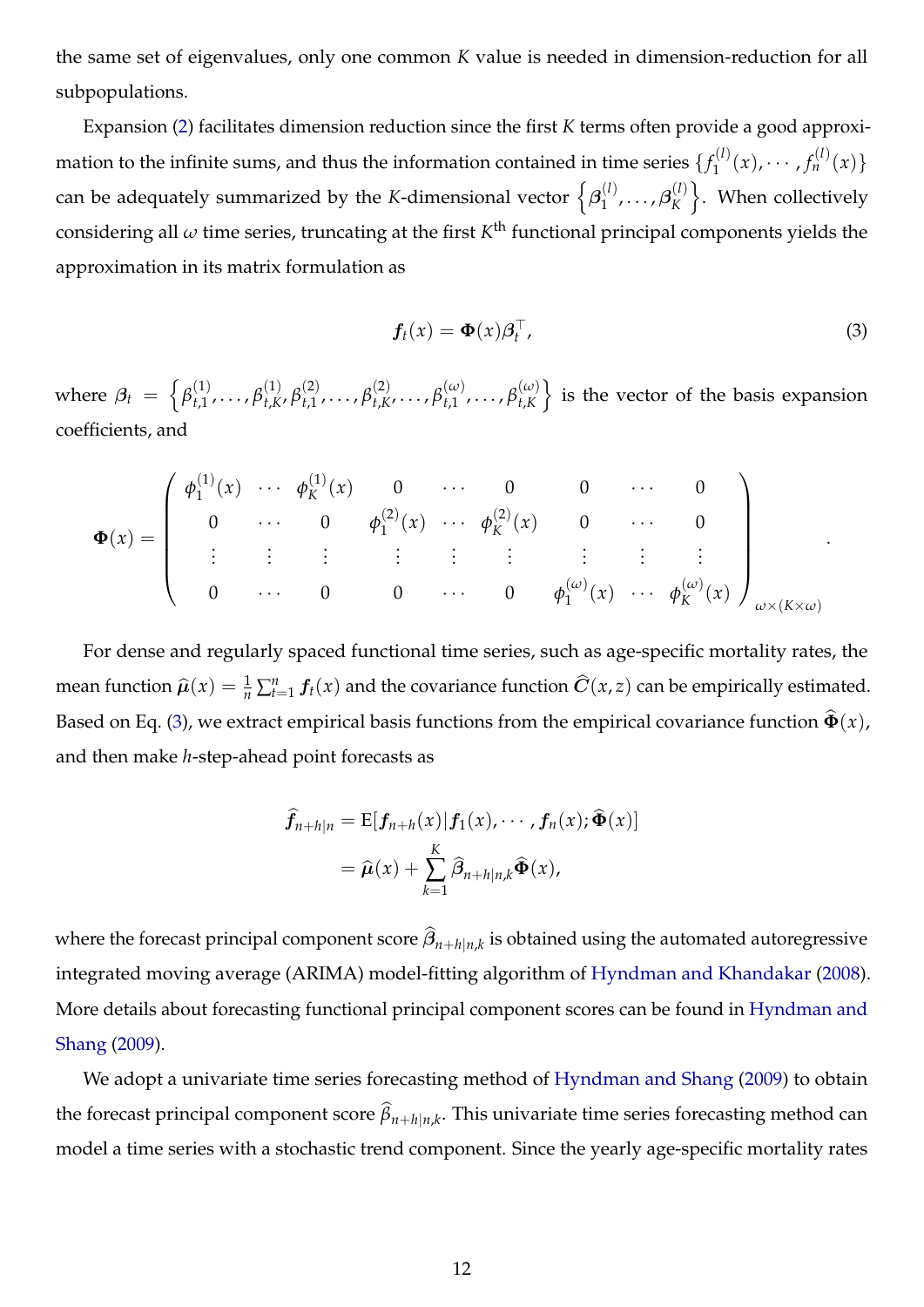do not contain seasonality, the ARIMA has the general form of

$$
(1-\tau_1B-\cdots-\tau_pB^p)(1-B)^d\beta_k=\varphi+(1+\nu_1B+\cdots+\nu_qB^q)\mathbf{w}_k,
$$

where  $\varphi$  represents the intercept,  $(\tau_1, \ldots, \tau_p)$  denote the coefficients associated with the autoregressive component,  $\beta_k = \{\beta_{1,k}, \cdots, \beta_{n,k}\}$  represents principal component scores,  $(\nu_1, \cdots, \nu_q)$  denote the coefficients associated with the moving average component, *B* denotes the backshift operator, *d* denotes the differencing operator, and  $w_k = \{w_{1,k}, \ldots, w_{n,k}\}$  represents a white-noise error term. We use the automatic algorithm of [Hyndman and Khandakar](#page-24-10) [\(2008\)](#page-24-10) to choose the optimal autoregressive order *p*, moving average order *q*, and difference order *d*. The value of *d* is selected based on successive Kwiatkowski-Phillips-Schmidt-Shin (KPSS) unit root tests [\(Kwiatkowski et al.,](#page-25-12) [1992\)](#page-25-12). KPSS tests are used for testing the null hypothesis that an observable time series is stationary around a deterministic trend. We first test the original time series for a unit root; if the test result is significant, then we test the differenced time series for a unit root. The procedure continues until we obtain our first insignificant result. Once the order *d* is determined, the orders of *p* and *q* are selected based on the optimal AIC with a correction for a small finite sample size [\(Akaike,](#page-23-15) [1974\)](#page-23-15). Having identified the optimal ARIMA model, the maximum likelihood method can be used to estimate the parameters.

### <span id="page-12-0"></span>**4 Forecast reconciliation for grouped functional time series**

#### **4.1 Notation**

For both hierarchies illustrated in Figure [3,](#page-8-3) we denote a particular disaggregated series using the notation G  $*$  S, meaning the geographical area G and the sex S. For instance,  $R_1 * F$  denotes females in Region 1,  $A_1 * T$  denotes females and males in Area 1, and Australia  $* M$  denotes males in Australia. Let  $E_{G*S,t}(x)$  denote the exposure to risk for series  $G*S$  in year *t* and age *x*, and let  $D_{G*S,t}(x)$  be the number of deaths for series G ∗ S in year *t* and age *x*. Then, age-specific mortality rate is given by  $R_{G*S,t}(x) = D_{G*S,t}(x)/E_{G*S,t}(x)$ . Dropping the age variable  $(x)$  allows us to express the national and sub-national mortality series in a matrix multiplication as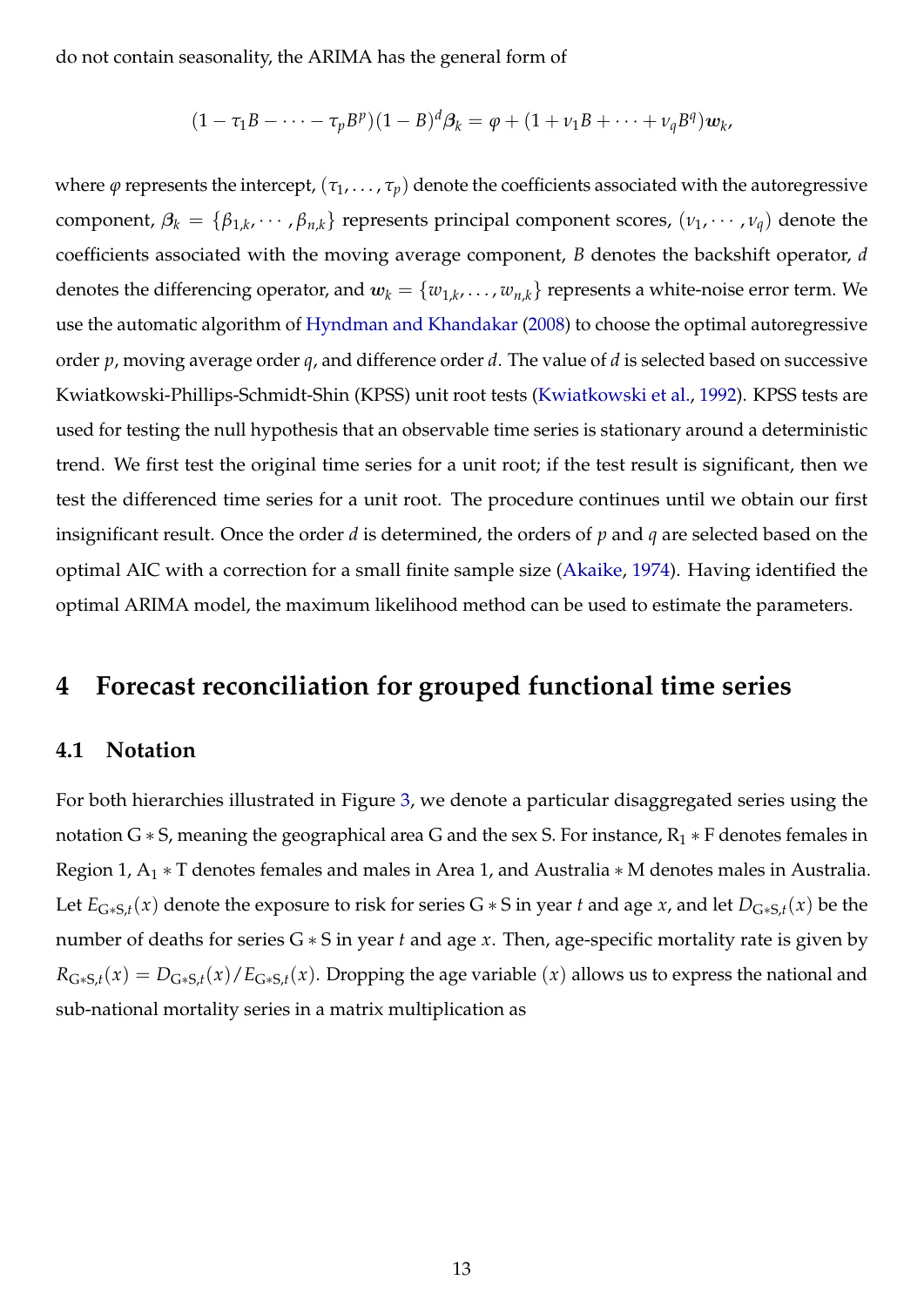| $R_{\rm Australia*T, \it t}$   |     | $E_{A1*F,t}$<br>$\overline{E_{\text{Australia}*T,t}}$ | $E_{A1*M,t}$<br>$\overline{E_{\text{Australia}*T,t}}$ | $E_{A2*F,t}$                                                       | $E_{A2*M,t}$<br>$\overline{E_{\text{Australia}*T,t}}$ $\overline{E_{\text{Australia}*T,t}}$ | $E_{A3*F,t}$                                                       | $E_{A3*M,t}$<br>$\overline{E_{\text{Australia}*T,t}}$ $\overline{E_{\text{Australia}*T,t}}$ |            | $E_{A47*F,t}$<br>$\overline{E_{\text{Australia}*T,t}}$       | $E_{A47*M,t}$<br>$E_{\text{Australian}+T,t}$                     |                          |
|--------------------------------|-----|-------------------------------------------------------|-------------------------------------------------------|--------------------------------------------------------------------|---------------------------------------------------------------------------------------------|--------------------------------------------------------------------|---------------------------------------------------------------------------------------------|------------|--------------------------------------------------------------|------------------------------------------------------------------|--------------------------|
| $R_{\text{Australian}*F,t}$    |     | $E_{A1*F,t}$<br>$E_{\rm Australia*F,t}$               | $\mathbf{0}$                                          | $\frac{E_{\text{A2}*\text{F},t}}{E_{\text{Australia}*\text{F},t}}$ | $\mathbf{0}$                                                                                | $\frac{E_{\text{A3*F},t}}{E_{\text{Australian} \cdot \text{F},t}}$ | $\overline{0}$                                                                              |            | $\cdots \frac{E_{\text{A47*F},t}}{E_{\text{Australia*F},t}}$ | $\overline{0}$                                                   |                          |
| $R_{\text{Australian}*M,t}$    |     | $\boldsymbol{0}$                                      | $E_{A1*M,t}$<br>$\overline{E_{\text{Australia}*M,t}}$ | $\mathbf{0}$                                                       | $E_{A2*M,t}$<br>$\overline{E_{\text{Australia}*M,t}}$                                       | $\overline{0}$                                                     | $E_{A3*M,t}$<br>$\overline{E_{\text{Australia}*M,t}}$                                       |            | $\overline{0}$                                               | $E_{\rm A47*M,t}$<br>$\overline{E_{\text{Australia}*M,t}}$       |                          |
| $R_{\mathrm{R}1*\mathrm{T},t}$ |     | $E_{A1*F,t}$<br>$\overline{E_{\rm R1*T,}t}$           | $E_{A1*M,t}$<br>$E_{R1*T,t}$                          | $\mathbf{0}$                                                       | $\overline{0}$                                                                              | $\boldsymbol{0}$                                                   | $\overline{0}$                                                                              | $\ldots$ . | $\boldsymbol{0}$                                             | $\mathbf{0}$                                                     |                          |
| $R_{R2*T,t}$                   |     | $\boldsymbol{0}$                                      | $\boldsymbol{0}$                                      | $\frac{E_{\text{A2}*\text{F},t}}{E_{\text{R2}*\text{T},t}}$        | $\frac{E_{\text{A2*M},t}}{E_{\text{R2*T},t}}$                                               | $\frac{E_{\text{A3*F},t}}{E_{\text{R2*T},t}}$                      | $\frac{E_{\text{A3}*\text{M},t}}{E_{\text{R2}*\text{T},t}}$                                 | $\cdots$   | $\overline{0}$                                               | $\Omega$                                                         | $R_{\rm A1*F,t}$         |
|                                |     |                                                       |                                                       |                                                                    |                                                                                             |                                                                    |                                                                                             | .          |                                                              |                                                                  |                          |
| $R_{\text{R11}*T,t}$           |     | $\boldsymbol{0}$                                      | $\boldsymbol{0}$                                      | $\boldsymbol{0}$                                                   | $\boldsymbol{0}$                                                                            | $\boldsymbol{0}$                                                   | $\overline{0}$                                                                              |            | $\frac{E_{\text{A47*F},t}}{E_{\text{R8*T},t}}$               | $E_{A47*M,t}$<br>$E_{\text{R8*T},t}$                             |                          |
| $R_{\mathrm{R}1*\mathrm{F},t}$ |     | $E_{A1*F,t}$<br>$E_{R1*F,t}$                          | $\overline{0}$                                        | $\overline{0}$                                                     | $\overline{0}$                                                                              | $\overline{0}$                                                     | $\overline{0}$                                                                              | $\cdots$   | $\overline{0}$                                               | $\overline{0}$                                                   |                          |
| $R_{R2*F,t}$                   |     | $\overline{0}$                                        | $\mathbf{0}$                                          | $\frac{E_{\text{A2}*\text{F},t}}{E_{\text{R2}*\text{F},t}}$        | $\boldsymbol{0}$                                                                            | $\frac{E_{\text{A3}*\text{F},t}}{E_{\text{R2}*\text{F},t}}$        | $\overline{0}$                                                                              | $\cdots$   | $\overline{0}$                                               | $\boldsymbol{0}$                                                 |                          |
| $\vdots$                       |     |                                                       | $\ddot{\cdot}$                                        |                                                                    | $\vdots$                                                                                    |                                                                    |                                                                                             |            |                                                              | $\vdots$                                                         |                          |
| $R_{R11*F,t}$                  |     | $\overline{0}$                                        | $\overline{0}$                                        | $\mathbf{0}$                                                       | $\overline{0}$                                                                              | $\overline{0}$                                                     | $\overline{0}$                                                                              |            | $\frac{E_{\text{A47*F},t}}{E_{\text{R8*F},t}}$               | $\mathbf{0}$                                                     |                          |
| $R_{{\rm R}1*{\rm M},t}$       |     | $\boldsymbol{0}$                                      | $E_{A1*M,t}$<br>$E_{R1*M,t}$                          | $\overline{0}$                                                     | $\overline{0}$                                                                              | $\overline{0}$                                                     | $\mathbf{0}$                                                                                | $\cdots$   | $\overline{0}$                                               | $\mathbf{0}$                                                     | $R_{A1*M,t}$             |
| $R_{R2*M,t}$                   |     | $\boldsymbol{0}$                                      | $\overline{0}$                                        | $\overline{0}$                                                     | $E_{A2*M,t}$<br>$E_{R2*M,t}$                                                                | $\overline{0}$                                                     | $E_{A3*M,t}$<br>$E_{R2*M,t}$                                                                | $\cdots$   | $\overline{0}$                                               | $\overline{0}$                                                   | $R_{\rm A2*F,t}$         |
| $\vdots$                       | $=$ |                                                       |                                                       |                                                                    |                                                                                             | $\vdots$                                                           | $\vdots$                                                                                    |            |                                                              | $\vdots$                                                         | $R_{A2*M,t}$             |
| $R_{R11*M,t}$                  |     | $\boldsymbol{0}$                                      | $\boldsymbol{0}$                                      | $\overline{0}$                                                     | $\boldsymbol{0}$                                                                            | $\overline{0}$                                                     | $\boldsymbol{0}$                                                                            | $\cdots$   | $\overline{0}$                                               | $\frac{E_{\text{A47} * \text{M},t}}{E_{\text{R8} * \text{M},t}}$ | $\vdots$                 |
| $R_{A1*T,t}$                   |     | $E_{A1*F,t}$<br>$\overline{E_{{\rm A}1 * {\rm T},t}}$ | $E_{A1*M,t}$<br>$E_{A1*T,t}$                          | $\mathbf{0}$                                                       | $\mathbf{0}$                                                                                | $\mathbf{0}$                                                       | $\mathbf{0}$                                                                                | $\cdots$   | $\overline{0}$                                               | $\bf{0}$                                                         | $R_{A47*F,t}$            |
| $R_{A2*T,t}$                   |     | $\boldsymbol{0}$                                      | $\boldsymbol{0}$                                      | $E_{A2*F,t}$<br>$\overline{E_{{\rm A2}*\rm T,t}}$                  | $E_{A2*M,t}$<br>$E_{A2*T,t}$                                                                | $\overline{0}$                                                     | $\mathbf{0}$                                                                                | $\cdots$   | $\bf{0}$                                                     | $\boldsymbol{0}$                                                 | $R_{A47*M,t}$            |
| $\vdots$                       |     |                                                       |                                                       |                                                                    | $\vdots$                                                                                    |                                                                    |                                                                                             |            |                                                              | $\vdots$                                                         | $\dot{\boldsymbol{b}_t}$ |
| $R_{\rm A47*T,t}$              |     | $\mathbf{0}$                                          | $\boldsymbol{0}$                                      | $\boldsymbol{0}$                                                   | $\mathbf{0}$                                                                                | $\boldsymbol{0}$                                                   | $\boldsymbol{0}$                                                                            |            | $\frac{E_{\text{A47*F},t}}{E_{\text{A47*T},t}}$              | $\frac{E_{\text{A47*M},t}}{E_{\text{A47*T},t}}$                  |                          |
| $R_{A1*F,t}$                   |     | $\mathbf{1}$                                          | $\overline{0}$                                        | $\overline{0}$                                                     | $\boldsymbol{0}$                                                                            | $\overline{0}$                                                     | $\overline{0}$                                                                              | $\cdots$   | $\overline{0}$                                               | $\overline{0}$                                                   |                          |
| $R_{\rm A1*M,t}$               |     | $\boldsymbol{0}$                                      | $\mathbf{1}$                                          | $\overline{0}$                                                     | $\overline{0}$                                                                              | $\mathbf{0}$                                                       | $\overline{0}$                                                                              | .          | $\mathbf{0}$                                                 | $\boldsymbol{0}$                                                 |                          |
| $R_{\rm A2*F,t}$               |     | $\boldsymbol{0}$                                      | $\overline{0}$                                        | 1                                                                  | $\boldsymbol{0}$                                                                            | $\boldsymbol{0}$                                                   | $\theta$                                                                                    | $\cdots$   | $\boldsymbol{0}$                                             | $\Omega$                                                         |                          |
| $R_{A2*M,t}$                   |     | $\boldsymbol{0}$                                      | $\boldsymbol{0}$                                      | $\mathbf{0}$                                                       | $\mathbf{1}$                                                                                | $\boldsymbol{0}$                                                   | $\boldsymbol{0}$                                                                            | $\cdots$   | $\boldsymbol{0}$                                             | $\overline{0}$                                                   |                          |
| ÷                              |     | $\vdots$                                              |                                                       | ŧ                                                                  | $\vdots$                                                                                    | $\vdots$                                                           | ÷.                                                                                          | $\cdots$   | $\vdots$                                                     |                                                                  |                          |
| $R_{\rm A47*F, \it t}$         |     | $\boldsymbol{0}$                                      | $\boldsymbol{0}$                                      | $\overline{0}$                                                     | $\boldsymbol{0}$                                                                            | $\theta$                                                           | $\boldsymbol{0}$                                                                            | $\cdots$   | $\mathbf{1}$                                                 | $\overline{0}$                                                   |                          |
| $R_{\rm A47*M,t}$              |     | $\boldsymbol{0}$                                      | $\boldsymbol{0}$                                      | $\boldsymbol{0}$                                                   | $\boldsymbol{0}$                                                                            | $\boldsymbol{0}$                                                   | $\boldsymbol{0}$                                                                            | $\cdots$   | $\boldsymbol{0}$                                             | $\mathbf{1}$                                                     |                          |
| $\boldsymbol{\check{R}}_t$     |     |                                                       |                                                       |                                                                    |                                                                                             | $\check{\bm{S}}_t$                                                 |                                                                                             |            |                                                              |                                                                  |                          |

or  $\bm{R}_t=\bm{S}_t\bm{b}_t$ , where  $\bm{R}_t$  is a vector containing all series at all levels of disaggregation,  $\bm{b}_t$  is a vector of the most disaggregated series, and S*<sup>t</sup>* shows how the two are related. We present a brief review of three methods for forecast reconciliation based on this equation in Sections [4.2](#page-14-0) to [4.5.](#page-16-1)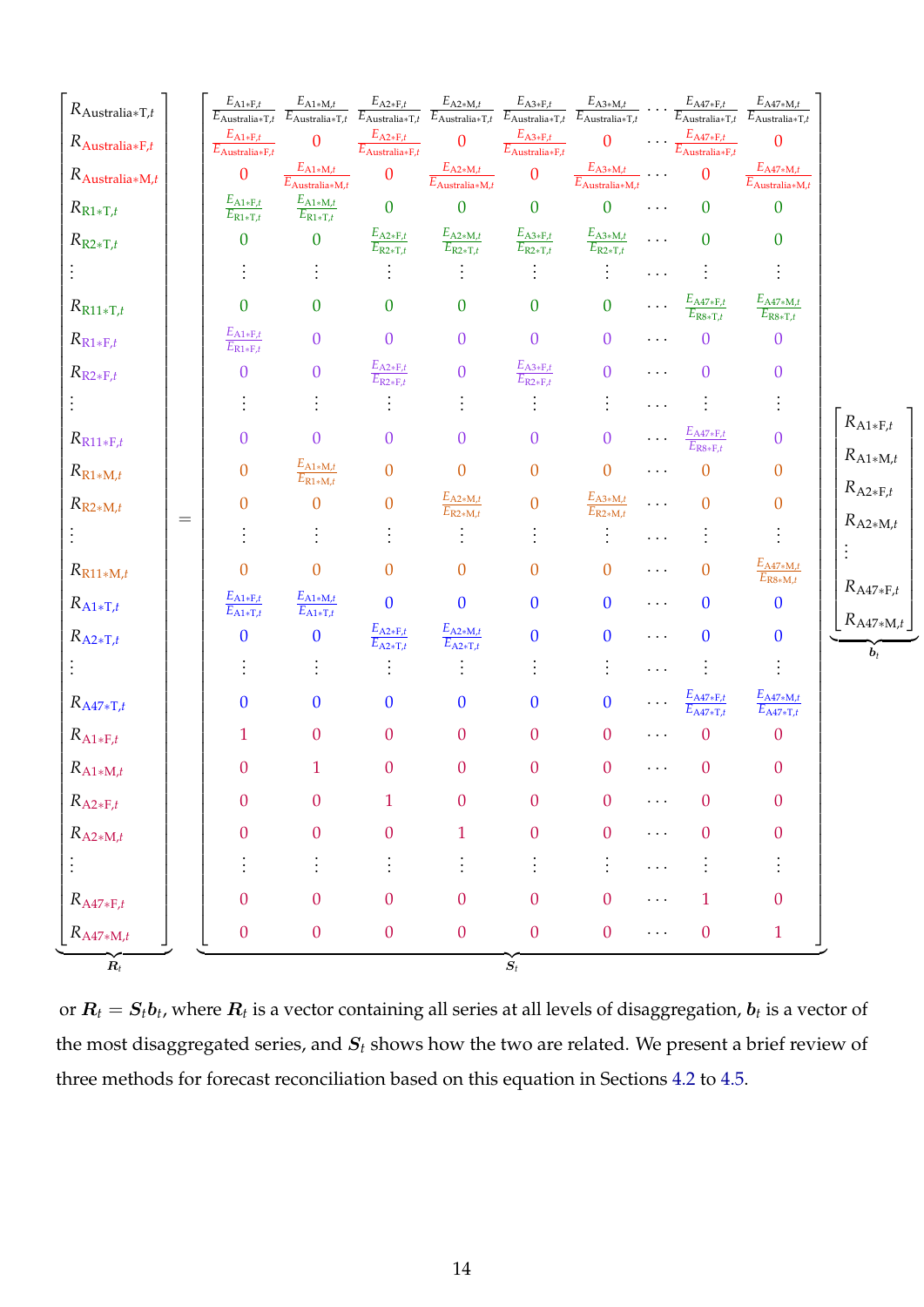### <span id="page-14-0"></span>**4.2 The bottom-up (BU) method**

A widely used approach to reconcile grouped functional time series is the bottom-up method (see, e.g., [Dangerfield and Morris,](#page-24-11) [1992;](#page-24-11) [Zellner and Tobias,](#page-26-5) [2000\)](#page-26-5). This method has the agreeable feature that it is intuitive and straightforward and always results in forecasts that satisfy the same group structure as the original data.

First, we adopt the multivariate functional mortality forecasting method to obtain *h*-step-ahead base forecasts for the most disaggregated series, denoting it by  $\widehat{\bm{b}}_{n+h}$  =  $\left[\widehat{R}_{\text{A}_1* \text{F},n+h}$ ,  $\widehat{R}_{\text{A}_1* \text{M},n+h}$ ,  $\widehat{R}_{\text{A}_2* \text{F},n+h}$ ,  $\widehat{R}_{A_2 * M, n+h}$ ,  $\cdots$ ,  $\widehat{R}_{A_47 * F, n+h}$ ,  $\widehat{R}_{A_47 * M, n+h}$ . Then, we use empirical ratios to form the  $S_t$  for all *t* ∈ [1993, 2016] (see also [Shang and Haberman,](#page-25-13) [2017\)](#page-25-13). Thus, we obtain reconciled forecasts for all series

$$
\overline{\mathbf{R}}_{n+h} = \mathbf{S}_{n+h} \widehat{\mathbf{b}}_{n+h},
$$

where  $\overline{R}_{n+h}$  denotes the reconciled forecasts.

#### **4.3 The optimal combination (OP) method**

Instead of considering only the bottom-level series, [Hyndman et al.](#page-24-12) [\(2011\)](#page-24-12) proposed a method in which base forecasts for all aggregated and disaggregated series are computed successively. Then the resulting forecasts are combined through linear regression. The reconciled forecasts are as close as possible to the base forecasts and aggregate consistently within the group.

The method is derived by writing the base forecasts as the response variable of the linear regression:

$$
\widehat{\boldsymbol{R}}_{n+h} = \boldsymbol{S}_{n+h}\boldsymbol{\beta}_{n+h} + \boldsymbol{\epsilon}_{n+h},
$$

where  $\overline{\bm{R}}_{n+h}$  is a matrix of *h-*step-ahead base forecasts for all series, stacked in the same order as for the original data;  $\beta_{n+h} = \text{E}[b_{n+h} | R_1, \dots, R_n]$  is the unknown mean of the forecast distributions of the most disaggregated series; and  $\epsilon_{n+h}$  represents the reconciliation error which is independent of  $\mathsf{past}\;$  observations, with mean zero and variance-covariance matrix  $\mathsf{\Sigma}_h:=\mathrm{var}(\epsilon_{n+h}).$ 

We follow [Hyndman et al.](#page-24-12) [\(2011\)](#page-24-12) and [Hyndman et al.](#page-24-13) [\(2016\)](#page-24-13) and estimate the regression coefficient in a weighted least squares fashion:

$$
\widehat{\beta}_{n+h} = \left(\boldsymbol{S}_{n+h}^{\top} \boldsymbol{W}^{-1} \boldsymbol{S}_{n+h}\right)^{-1} \boldsymbol{S}_{n+h}^{\top} \boldsymbol{W}^{-1} \widehat{\boldsymbol{R}}_{n+h},
$$

where W is a weight matrix. To guarantee the invertibility of W, we assume  $W = c \times I$ , where *c* is any constant and  $I$  denotes the identity matrix. Thus, the reconciled forecasts can be obtained via the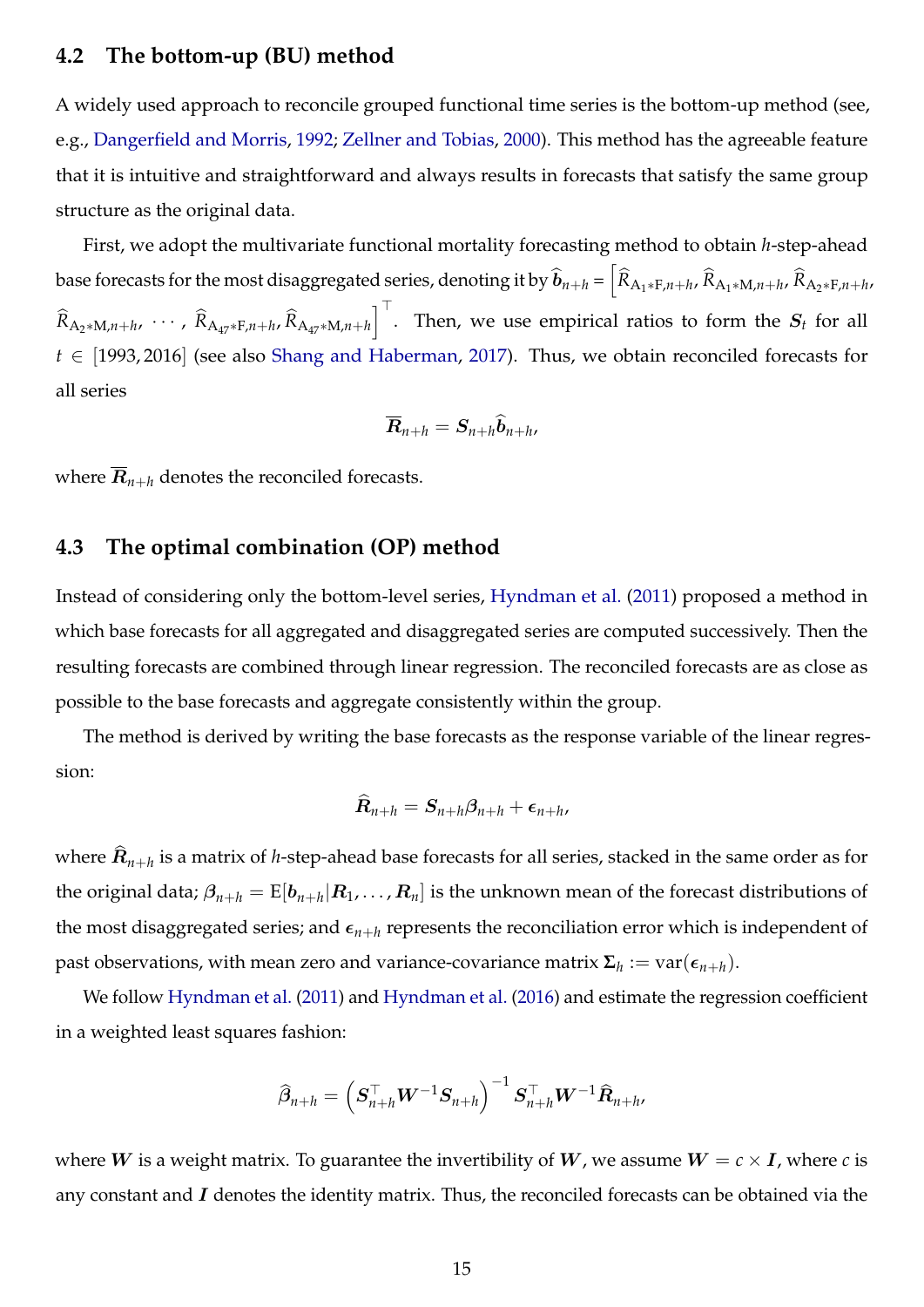ordinary least-squares method as

$$
\overline{{\bm{R}}}_{n+h} = {\bm{S}}_{n+h} \widehat{{\bm{\beta}}}_{n+h} = {\bm{S}}_{n+h} \left[ {\bm{S}}_{n+h}^\top (c \times {\bm{I}})^{-1} {\bm{S}}_{n+h} \right]^{-1} {\bm{S}}_{n+h}^\top (c \times {\bm{I}})^{-1} \widehat{{\bm{R}}}_{n+h} \\ = {\bm{S}}_{n+h} \left( {\bm{S}}_{n+h}^\top {\bm{S}}_{n+h} \right)^{-1} {\bm{S}}_{n+h}^\top \widehat{{\bm{R}}}_{n+h}.
$$

By construction, these are aggregate consistent and involve a combination of all the base forecasts. They are also unbiased since  $\text{E}[{\bm{R}}_{n+h}] = {\bm{S}}_{n+h}{\bm{\beta}}_{n+h}.$ 

#### **4.4 The trace minimization (MinT) method**

The optimal combination method attempts only to minimize the variance of reconciliation errors in linear regression. [Wickramasuriya et al.](#page-26-6) [\(2019\)](#page-26-6) proposed an improved approach of finding coherent forecasts for the grouped functional time series. By minimizing the sum of variances of reconciliation errors, essentially minimizing trace of the variance matrix, the new approach produces coherent forecasts across the entire collection of time series. Since the variance-covariance matrix of out-ofsample reconciliation errors is often not known and not identifiable in practice, the MinT method attempts to approximate  $\Sigma_h$  within-sample base forecast errors.

Define the *h*-step-ahead in-sample error of base forecasts as

$$
\widehat{e}_{t+h} = \boldsymbol{R}_{t+h} - \widehat{\boldsymbol{R}}_{t+h},
$$

and the corresponding error of reconciled forecasts using information up to and including time *t* as

$$
\widetilde{e}_{t+h} = \mathbf{R}_{t+h} - \overline{\mathbf{R}}_{t+h},
$$

with  $t = 1, \dots, n - h$ . [Wickramasuriya et al.](#page-26-6) [\(2019\)](#page-26-6) proves that the variance-covariance matrix of  $\widetilde{e}_{t+h}$  can be written as

$$
\text{var}[\bm R_{t+h}-\overline{\bm R}_{t+h}| \bm R_1, \cdots, \bm R_t]=\bm S_{t+h} \bm P \bm W_h \bm S_{t+h}^\top \bm P^\top,
$$

where  $P$  is a projection matrix satisfying  $S_{t+h}PS_{t+h}=S_{t+h}$ , and  $W_h=\text{E}[\widehat{e}_{t+h}\widehat{e}_{t+h}^{\perp}|R_1,\cdots,R_t]$  is the variance-covariance matrix of the *h*-step-ahead base forecast errors. By minimizing the trace of  $\boldsymbol{S}_{t+h}\boldsymbol{P}\boldsymbol{W}_h\boldsymbol{S}_{t+h}^{\top}\boldsymbol{P}^{\top}$  , we obtain

$$
\bm{P} = \left(\bm{S}_{t+h}^{\top} \bm{W}_h^{-1} \bm{S}_{t+h}\right)^{-1} \bm{S}_{t+h}^{\top} \bm{W}_h^{-1},
$$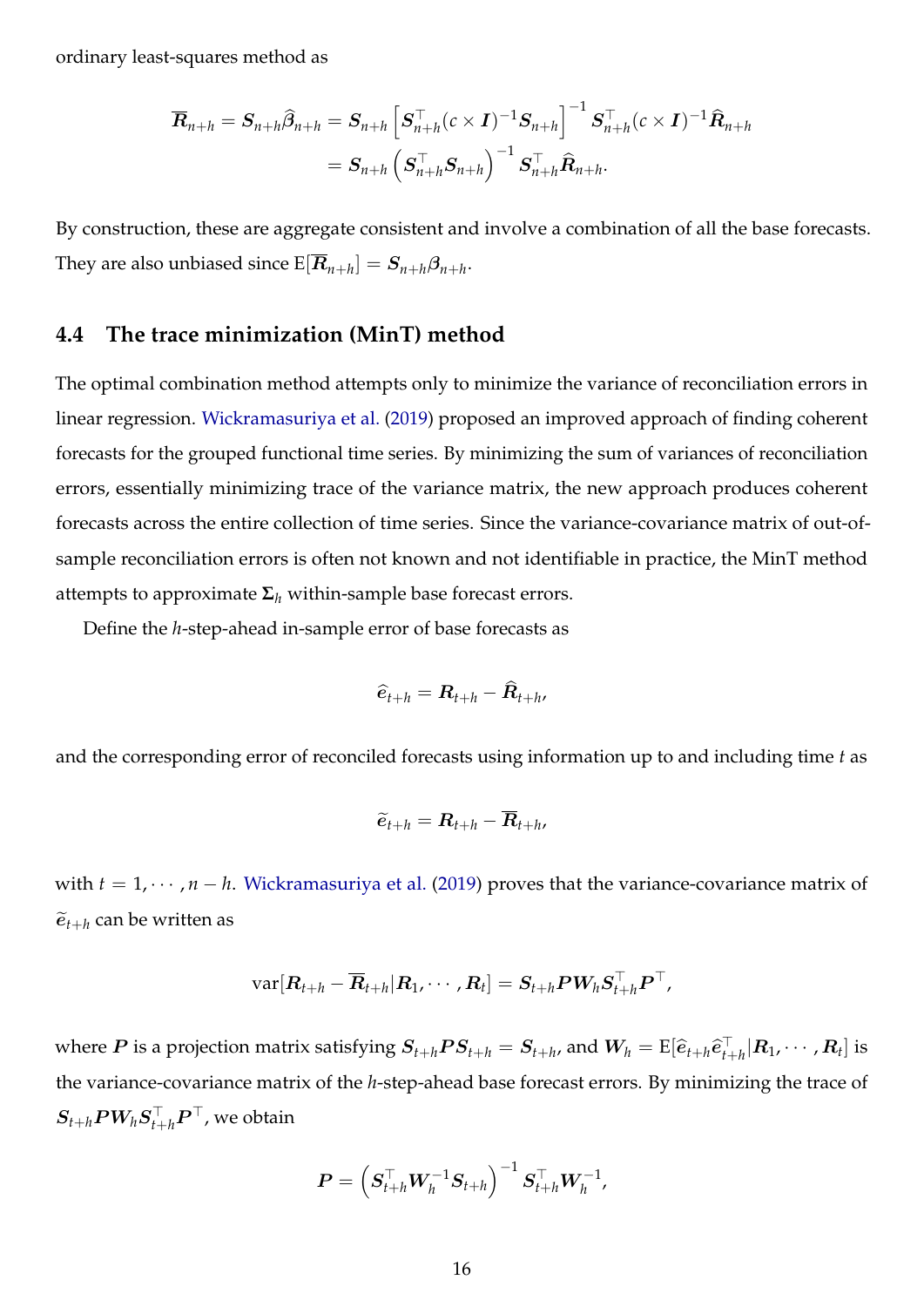leading to the reconciled forecasts from the MinT approach:

$$
\overline{\boldsymbol{R}}_{n+h} = \boldsymbol{S}_{t+h} \left( \boldsymbol{S}_{t+h}^\top \boldsymbol{W}_h^{-1} \boldsymbol{S}_{t+h} \right)^{-1} \boldsymbol{S}_{t+h}^\top \boldsymbol{W}_h^{-1} \widehat{\boldsymbol{R}}_{n+h}.
$$

In this equation*,*  $\boldsymbol{W_h}$  is the covariance matrix of the base forecast errors. Our study is estimated by shirking off-diagonal entries of the unbiased sample covariance estimator of the in-sample 1-stepahead base forecast errors towards targets on its diagonal; for more details together with alternative estimations of W*<sup>h</sup>* , consult Section 2.4 of [Wickramasuriya et al.](#page-26-6) [\(2019\)](#page-26-6).

#### <span id="page-16-1"></span>**4.5 The forecast combination (Comb av) method**

It is possible to combine the forecast mentioned above reconciliation methods to reduce bias, variance, and uncertainty of forecasts. [Shang and Haberman](#page-25-14) [\(2020\)](#page-25-14) recently considered a forecast combination method that computes the averaged forecast for horizon *h* as

$$
\overline{{\bm{R}}}_{n+h}^{\text{comb}} = \sum_{g=1}^G w_g \overline{{\bm{R}}}_{n+h}^g,
$$

where  $\overline{R}^{\rm g}_n$  $_{n+h}^{\mathrm{g}}$  denotes forecasts obtained via a reconciliation method, and  $\{w_1, \cdots, w_g\}$  are weights summing to 1. Following [Shang and Haberman](#page-25-14) [\(2020\)](#page-25-14), we adopt a simple average combination method that applies equal weighting on the BU, OP and MinT reconciled forecasts as

$$
\overline{R}_{n+h}^{\text{Comb.av}} = \frac{1}{3} [\overline{R}_{n+h}^{\text{BU}} + \overline{R}_{n+h}^{\text{OP}} + \overline{R}_{n+h}^{\text{MinT}}].
$$

### <span id="page-16-0"></span>**5 Empirical application results**

The Multivariate functional time series forecasting method, and a univariate method of [Shang and](#page-26-3) [Hyndman](#page-26-3) [\(2017\)](#page-26-3), are applied to Australian age-specific mortality rates to obtain base forecasts following the hierarchy structures in Figure [3.](#page-8-3) We then conduct reconciliation via the BU, OP, MinT, and Comb av methods. To assess model and parameter stabilities over time, we consider an expanding window analysis of considered time series models (see [Zivot and Wang,](#page-26-7) [2006,](#page-26-7) Chapter 9 for details). Specifically, we initially use the observed mortality curves from 1993 to 2011 to produce one- to 5-step-ahead point forecasts. Through an expanding window approach, we re-estimate the parameters of considered models using the first 20 years of observations from 1993 to 2002 and make one- to 4-step-ahead forecasts using re-estimated models. The process is iterated with the sample size increased by one year until the end of the data period in 2016. This process produces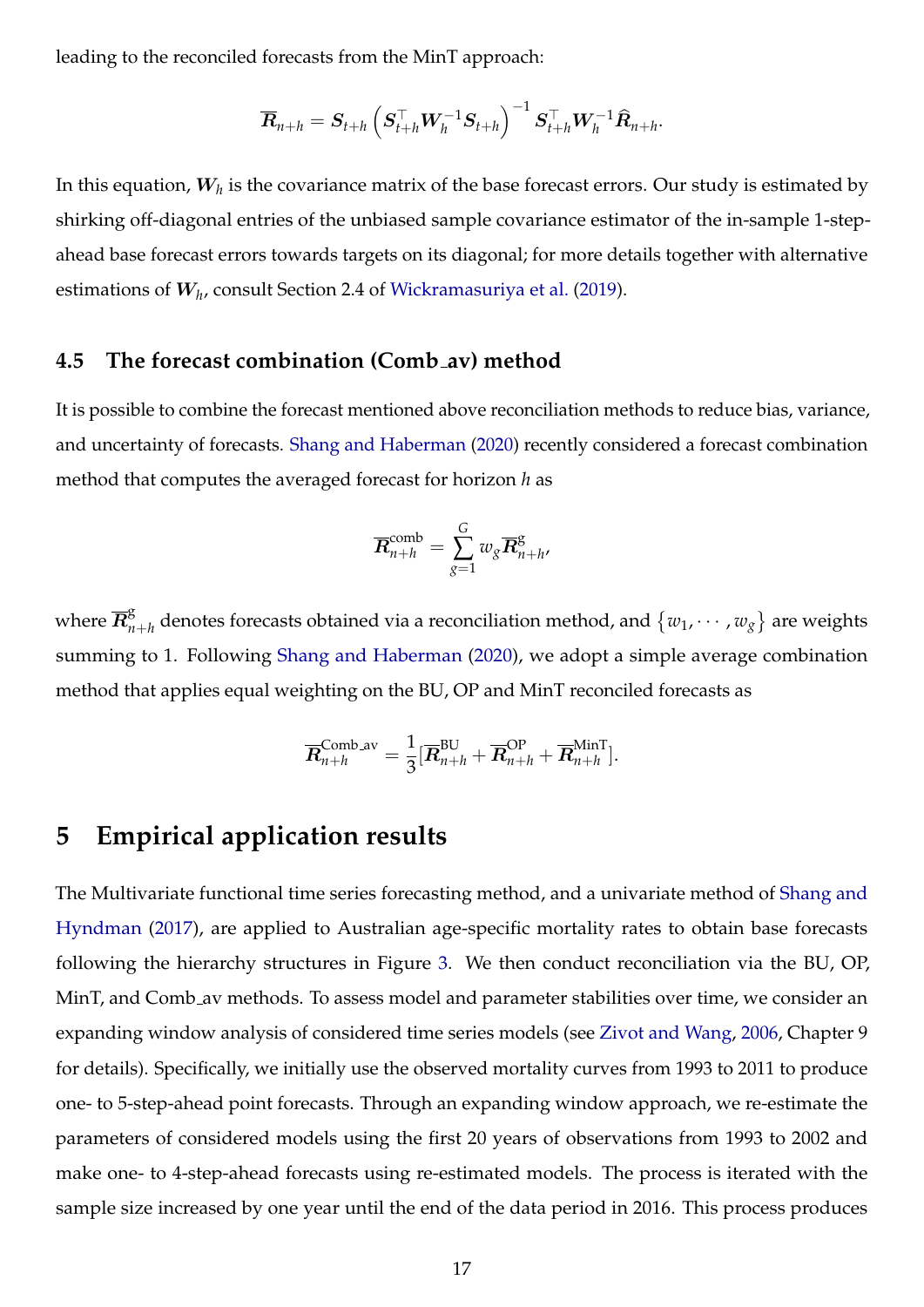five one-step-ahead forecasts, four two-step-ahead forecasts, and so on, up to one five-step-ahead forecast. We evaluate the point forecast accuracy and report our study results.

### **5.1 Point forecast error measures**

To evaluate the point forecast accuracy, we compute the mean absolute forecast error (MAFE), and the root mean squared forecast error (RMSFE). Because the raw Australian sub-national mortality rates cover 18 age groups and contain missing values for some areas, we define the MAFE for each series *j* as

MAFE<sub>j</sub>(h) = 
$$
\frac{1}{18 \times (6-h)} \sum_{\varsigma=h}^{5} \sum_{i=1}^{18} \left| \left[ f_{n+\varsigma}^{(j)}(x_i) - \hat{f}_{n+\varsigma}^{(j)}(x_i) \right] \mathbb{1}_{\left\{ f_{n+\varsigma}^{(j)}(x_i) > 0 \right\}} \right|,
$$

where  $f_{n+}^{(j)}$  $\chi^{(1)}_{n+\varsigma}(x_i)$  represents the actual holdout sample for the *i*<sup>th</sup> age and  $\varsigma$ <sup>th</sup> curve of the forecasting period, and  $\widehat{f}_{n+}^{(j)}$  $f^{(j)}_{n+\varsigma}(x_i)$  is the corresponding point forecasts;  $1_{\big\{f^{(j)}_{n+\varsigma}(x_i)>0\big\}}$  is to exclude missing death rate observations with  $1\!\!1_{\{\cdot\}}$  representing the binary indicator function. For each series *j,* the RMSFE is given by

RMSFE<sub>j</sub>(h) = 
$$
\sqrt{\frac{1}{18 \times (6-h)} \sum_{\varsigma=h}^{5} \sum_{i=1}^{18} \left[ f_{n+\varsigma}^{(j)}(x_i) - \hat{f}_{n+\varsigma}^{(j)}(x_i) \right]^2 1_{\{f_{n+\varsigma}^{(j)}(x_i) > 0\}}}
$$

Averaging over five forecast horizons, we obtain measures of point forecast accuracies for all national and sub-national mortality series as

Mean (MAFE) = 
$$
\frac{1}{5} \sum_{h=1}^{5} \text{MAFE}(h)
$$
, and Mean (RMSFE) =  $\frac{1}{5} \sum_{h=1}^{5} \text{RMSFE}(h)$ .

#### <span id="page-17-0"></span>**5.2 Point forecast results**

We present the mean MAFEs  $(\times 100)$  for the base and reconciled forecasts in Figure [4,](#page-18-0) and the mean RMSFE  $(\times 100)$  in Figure [5,](#page-18-1) both by calculating the averages of all series at each disaggregation level of hierarchies considered. These forecasts are obtained by the proposed multivariate functional time series (MFPCA) method and its univariate (FPCA) counterpart. At all the sub-national levels, jointly modeling age-specific mortality rates produces more accurate point forecasts than considering each series individually using the FPCA method. The MFPCA method can extract common mortality features of strongly-related populations at a level of disaggregation. At the national level, where only one mortality time series exists, the FPCA model is equivalent to the MFPCA model with  $\omega = 1$ . (FPCA can be regarded as a special case of MFPCA when only a single series is considered.) Hence,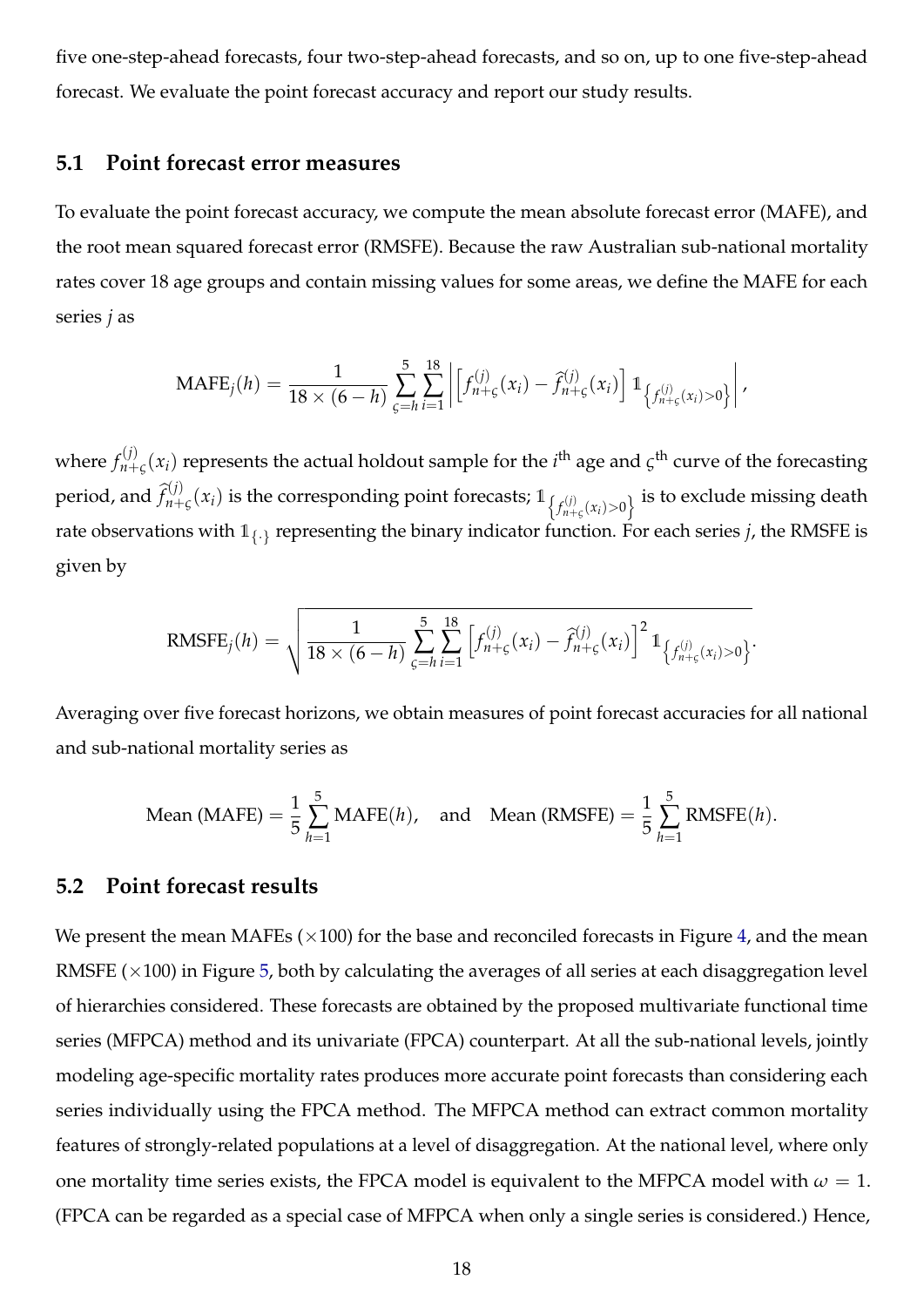

<span id="page-18-0"></span>both methods yield the same forecasts for the Australia series.

**Figure 4:** *MAFE* (×100) *in the holdout sample between the univariate and multivariate functional time series methods.*

<span id="page-18-1"></span>

**Figure 5:** *RMSFE*  $(\times 100)$  *in the holdout sample between the univariate and multivariate functional time series methods.*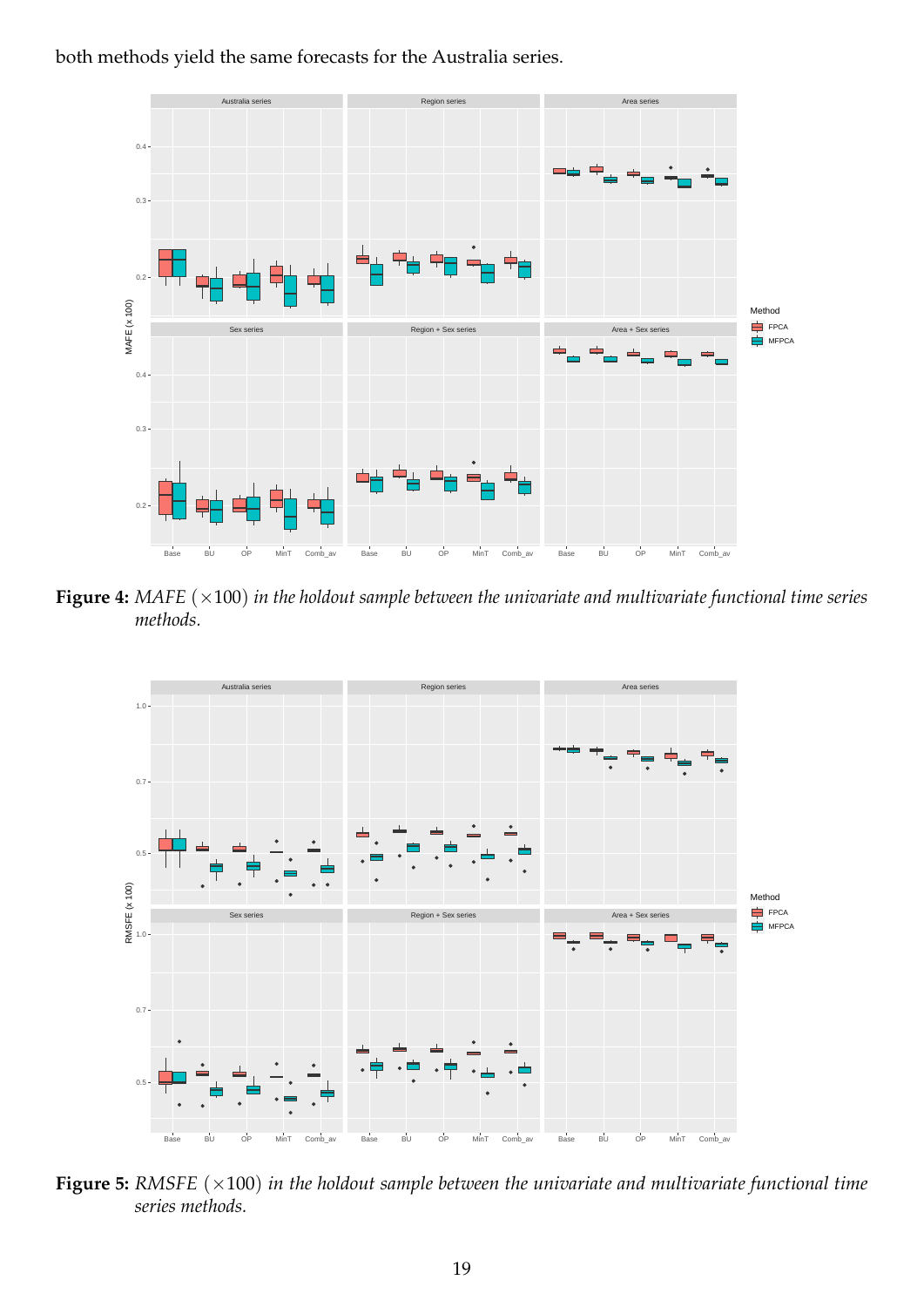Figures [4](#page-18-0) and [5](#page-18-1) also show that pairing any of three reconciliation methods (BU, OP, and MinT), or using a mix of three (Comb\_av), with either MFPCA or FPCA improves the point forecast accuracy. Among the reconciliation methods considered, MinT yields the most accurate overall point forecasts when used with MFPCA. This result can be attributed to the MinT method incorporating all information from a full covariance matrix of forecast errors in obtaining a set of coherent forecasts. Both figures also indicate that forecast combination can help reducing point forecast errors, confirming findings of [Shang and Hyndman](#page-26-3) [\(2017\)](#page-26-3) and [Shang and Haberman](#page-25-14) [\(2020\)](#page-25-14).

### <span id="page-19-1"></span>**5.3 Robustness check**

We conduct an extended empirical application with one- to 10-step-ahead forecasts using the Australian age-specific mortality rates. We point out that the current dataset only covers death rates in regional and remote areas from 1993 to 2016. Moreover, most of the missing values in the dataset occur for the early years. Extending the forecasting horizon to  $h = 10$  produce less accurate forecasts than those in Section [5.](#page-16-0) We provide the mean MAFE and RMSFE results corresponding to the extended application in Figure [6](#page-19-0) nad Figure [7,](#page-20-1) respectively. It can be seen that the MFPCA method still outperforms the FPCA method in general.

<span id="page-19-0"></span>

**Figure 6:** *MAFE (*×100*) in the holdout sample between the univariate and multivariate functional time series methods;*  $h = 1, \cdots, 10$ .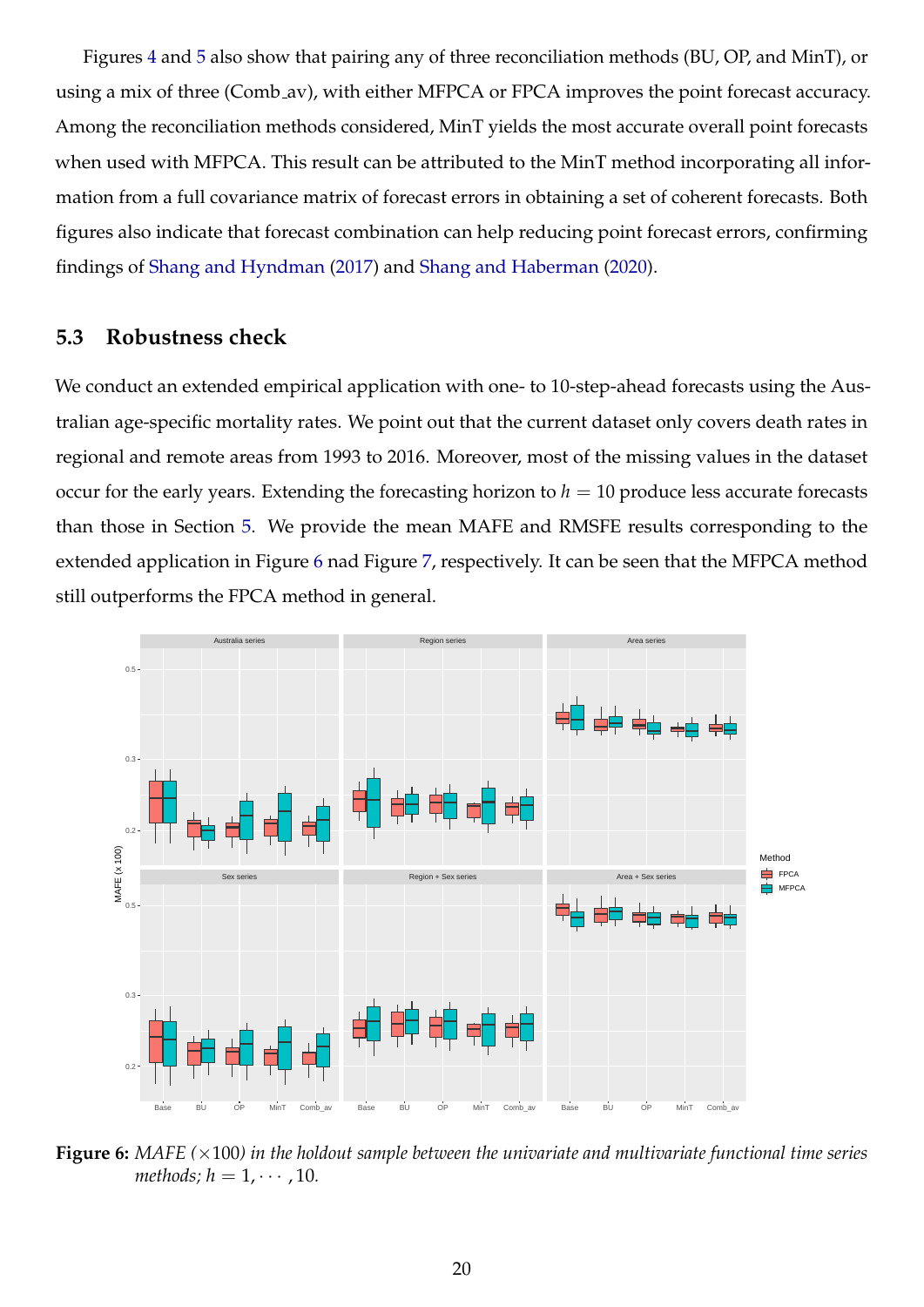<span id="page-20-1"></span>

**Figure 7:** *RMSFE (*×100*) in the holdout sample between the univariate and multivariate functional time series methods;*  $h = 1, \cdots, 10$ *.* 

Further, it is well known that mortality rates have different structures throughout ages. As shown in Figure [2,](#page-8-0) mortality rates for young people are generally more volatile than those for middle and old age. To check the robustness of our point forecasting results, we conduct an additional application using mortality rates for ages greater than 50. The mean MAFEs and RMSFEs of the robustness check are shown in Figure [8](#page-21-0) and Figure [9,](#page-21-1) respectively. We can see that the MFPCA method consistently outperforms the conventional FPCA method in forecasting age-specific mortality rates for ages between 50-85. Similar results reported in Sections [5.2](#page-17-0) and [5.3](#page-19-1) indicate the usefulness of the MFPCA method in modeling and forecasting age-specific mortality rates in a hierarchical structure.

### <span id="page-20-0"></span>**6 Conclusion**

We extended the univariate functional time series forecasting method to a multivariate framework. The proposed multivariate functional time series method can be combined with reconciliation methods when applied to functional data formed by disaggregated series, such as sub-national age-specific mortality rates. The reconciliation methods, such as the bottom-up, optimal combination, trace minimization, and forecast combination methods, can improve point forecast accuracy. The complete approach described in this paper can be viewed as a grouped multivariate functional time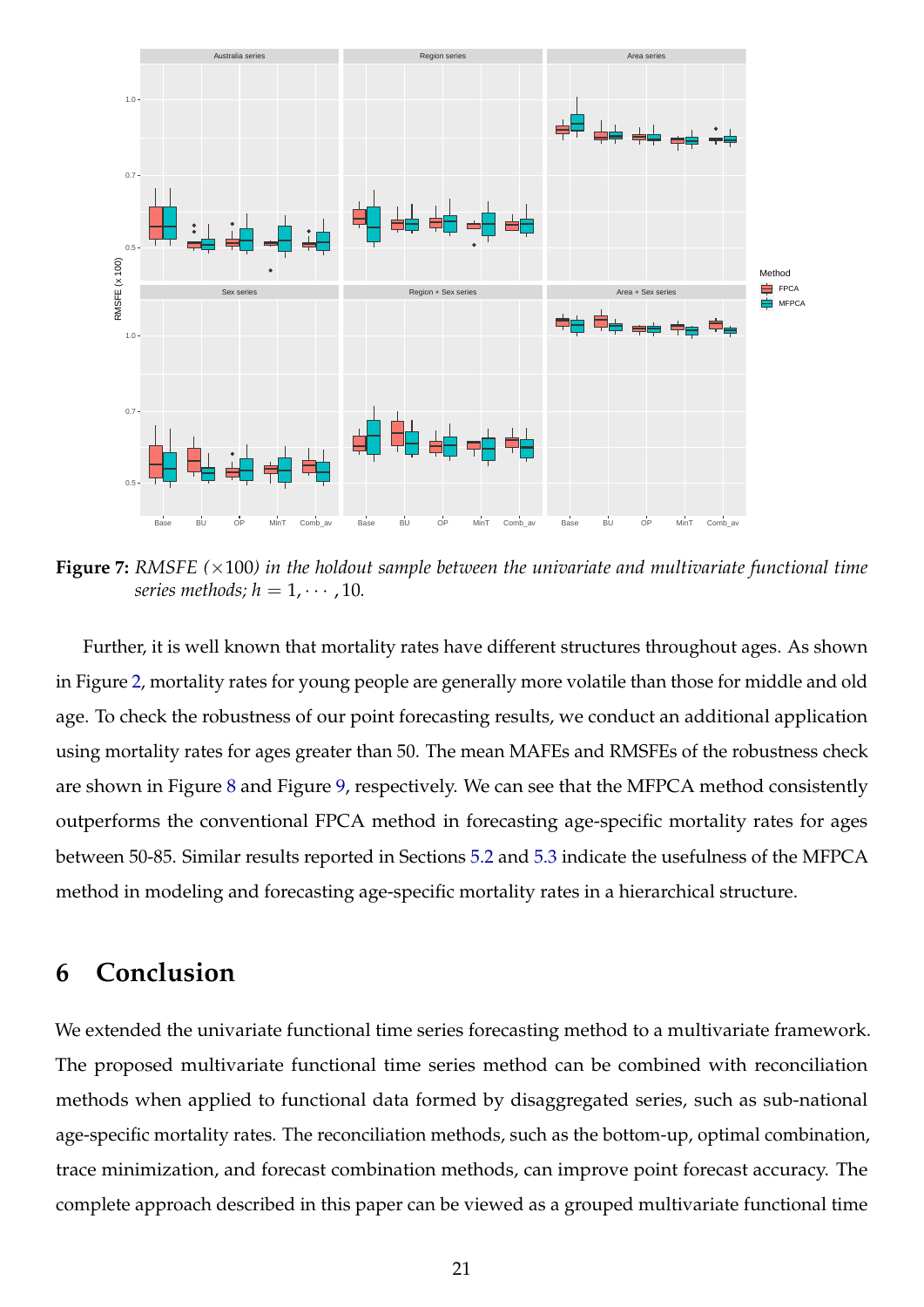<span id="page-21-0"></span>

**Figure 8:** *MAFE* (×100) *in the holdout sample between the univariate and multivariate functional time series methods, when mortality rates for ages between 50-95 are considered.*

<span id="page-21-1"></span>

**Figure 9:** *RMSFE*  $(\times 100)$  *in the holdout sample between the univariate and multivariate functional time series methods, when mortality rates for ages between 50-95 are considered.*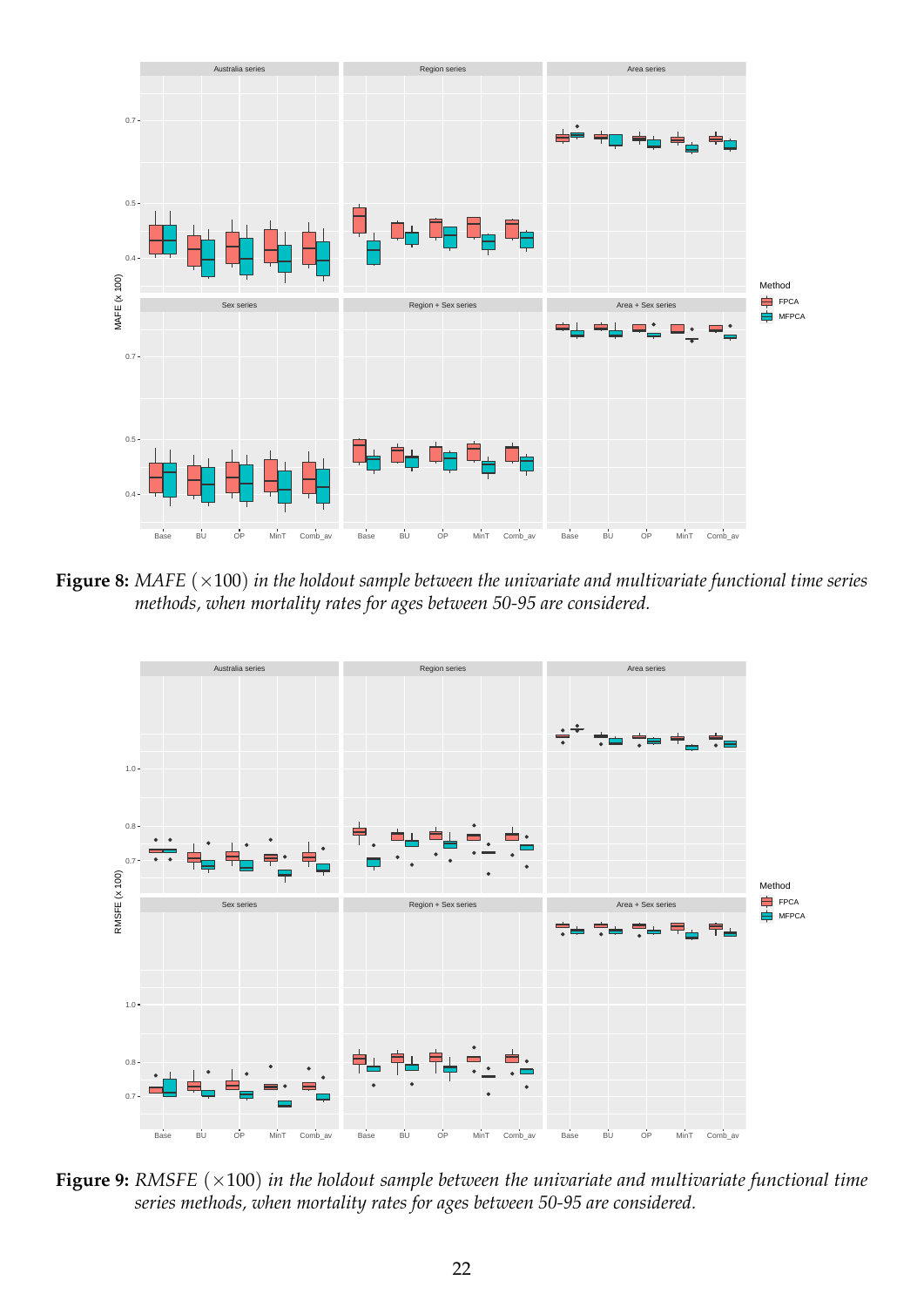series forecasting method.

The proposed method is applied to Australian age-specific mortality rates from 1993 to 2016. The out-of-sample forecasting results show the superior performance of our approach for point projections, compared with the conventional univariate functional forecasting method. Among the three forecast reconciliation methods, the trace minimization method shows the best performance in the study of Australian mortality data. A forecast combination method taking averages of the bottom-up, the optimal combination, and the trace minimization forecasts also has similar superior point forecast accuracy.

There are several ways in which the present paper can be further extended:

- 1) We considered two factors, namely sex, and geography, to disaggregate Australian sub-national mortality rates. It is possible to enrich the information contained in the group structure by differentiating these rates according to other factors, such as the cause of death [\(Murray and](#page-25-15) [Lopez,](#page-25-15) [1997;](#page-25-15) [Gaille and Sherris,](#page-24-14) [2015\)](#page-24-14), identification of Indigenous Australians (Aboriginal and Torres Strait Islander) [\(Thomson,](#page-26-8) [1991;](#page-26-8) [Supramaniam et al.,](#page-26-9) [2006\)](#page-26-9), and native-born or immigrant status [\(Singh and Siahpush,](#page-26-10) [2001\)](#page-26-10). If appropriate data are available, we may attempt to extend the proposed grouped multivariate functional time series forecasting method to cause-specific mortality rates and Indigenous Australian mortality rates.
- 2) We have not considered the spatial dependence of Australian subnational populations. The spatial distance among populated areas as a covariate can be considered to incorporate the extent of correlation among populations, and thus build better disaggregation structures with homogeneous sub-groups. With an appropriate spatial distance-based clustering rule for subpopulations, we may develop more accurate mortality models and thus further improve the point forecast accuracy.
- 3) We only considered point forecasts in this study. It is also possible to compute interval forecasts to provide a precise estimate of the probability that the future realizations lie within a given range.
- 4) Optimal weights in forecast combination among the forecast reconciliation methods can also be a further pursuit to include more complicated algorithms such as cross-validation.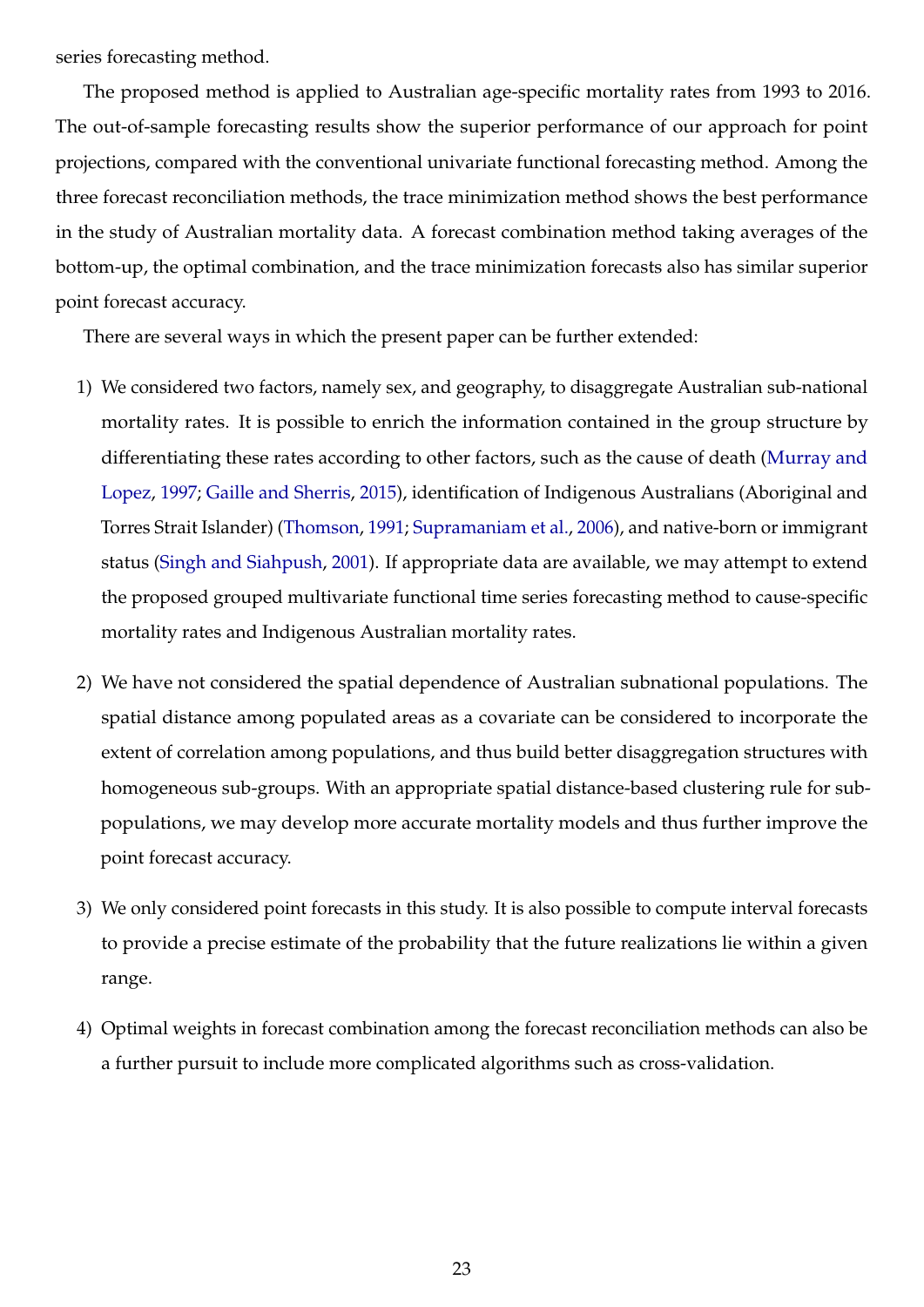### **References**

- <span id="page-23-9"></span>ABS (2012), 'Year Book Australia 2012', *Australian Bureau of Statistics* . URL: [https://www.abs.](https://www.abs.gov.au/AUSSTATS/abs@.nsf/allprimarymainfeatures/02B2D95C0F67E84CCA257A07001BFB46?opendocument) [gov.au/AUSSTATS/abs@.nsf/allprimarymainfeatures/02B2D95C0F67E84CCA257A07001BFB46?](https://www.abs.gov.au/AUSSTATS/abs@.nsf/allprimarymainfeatures/02B2D95C0F67E84CCA257A07001BFB46?opendocument) [opendocument](https://www.abs.gov.au/AUSSTATS/abs@.nsf/allprimarymainfeatures/02B2D95C0F67E84CCA257A07001BFB46?opendocument).
- <span id="page-23-12"></span>AIHW (1998), *Health in rural and remote Australia*, Vol. AIHW Cat. No. PHE 6, Australian Institute of Health & Welfare, Canberra.
- <span id="page-23-10"></span>AIHW (2003), *Rural, regional and remote health: A study on mortality*, Vol. AIHW cat. no. PHE 45, Australian Institute of Health & Welfare, Canberra.
- <span id="page-23-11"></span>AIHW (2007), *Rural, regional and remote health: A study on mortality (2nd edition)*, Vol. Rural health series no. 8. Cat. no. PHE 95, Australian Institute of Health & Welfare, Canberra.
- <span id="page-23-15"></span>Akaike, H. (1974), 'A new look at the statistical model identification', *IEEE Transactions on Automatic Control* **19**(6), 716–723.
- <span id="page-23-6"></span>Aneiros-Pérez, G. and Vieu, P. (2008), 'Nonparametric time series prediction: A semi-functional partial linear modeling', *Journal of Multivariate Analysis* **99**(5), 834–857.
- <span id="page-23-7"></span>Aue, A., Horváth, L. and Pellatt, D. F. (2017), 'Functional generalized autoregressive conditional heteroskedasticity', *Journal of Time Series Analysis* **38**(1), 3–21.
- <span id="page-23-4"></span>Aue, A., Norinho, D. D. and Hörmann, S. (2015), 'On the prediction of stationary functional time series', *Journal of the American Statistical Association: Theory and Methods* **110**(509), 378–392.
- <span id="page-23-5"></span>Besse, P., Cardot, H. and Stephenson, D. (2000), 'Autoregressive forecasting of some functional climatic variations', *Scandinavian Journal of Statistics* **27**(4), 673–687.
- <span id="page-23-0"></span>Booth, H. and Tickle, L. (2008), 'Mortality modelling and forecasting: A review of methods', *Annals of actuarial science* **3**(1-2), 3–43.
- <span id="page-23-3"></span><span id="page-23-2"></span>Bosq, D. (2000), *Linear Processes in Function Spaces*, Lecture notes in Statistics, New York.
- Bosq, D. and Blanke, D. (2007), *Inference and Prediction in Large Dimensions*, John Wiley & Sons, West Sussex, England.
- <span id="page-23-14"></span>Chiou, J.-M. (2012), 'Dynamical functional prediction and classification with application to traffic flow prediction', *The Annals of Applied Statistics* **6**(4), 1588–1614.
- <span id="page-23-13"></span>Chiou, J.-M., Chen, Y.-T. and Yang, Y.-F. (2014), 'Multivariate functional principal component analysis: A normalization approach', *Statistica Sinica* **24**(4), 1571–1596.
- <span id="page-23-1"></span>Chiou, J.-M. and Muller, H.-G. (2009), 'Modeling hazard rates as functional data for the analysis of ¨ cohort lifetables and mortality forecasting', *Journal of the American Statistical Association: Applications & Case Studies* **104**(486), 572–585.
- <span id="page-23-8"></span>Coulmas, F. (2007), *Population Decline and Ageing in Japan – the Social Consequences*, Routledge, New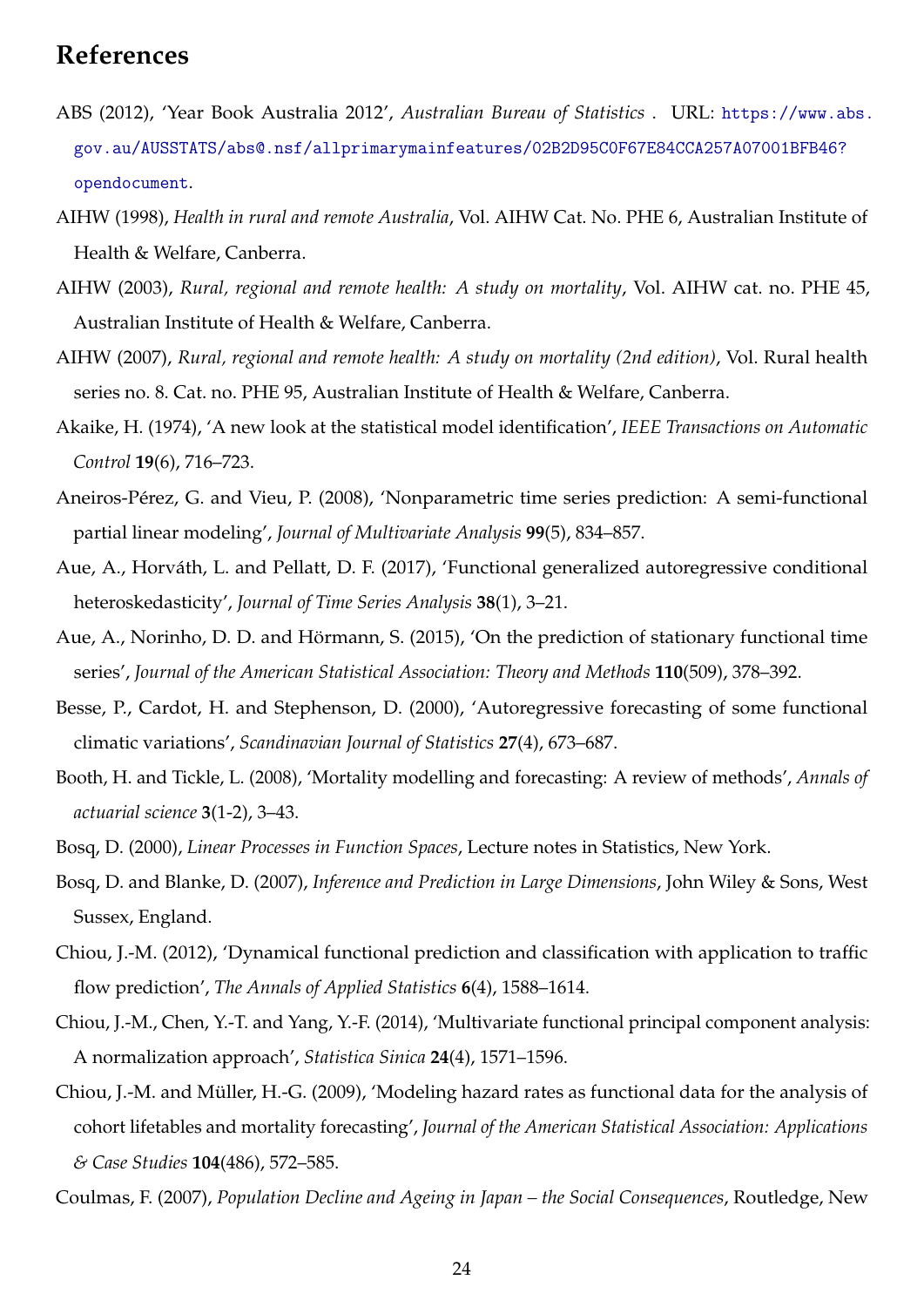York.

- <span id="page-24-11"></span>Dangerfield, B. J. and Morris, J. S. (1992), 'Top-down or bottom-up: Aggregate versus disaggregate extrapolations', *International Journal of Forecasting* **8**(2), 233–241.
- <span id="page-24-4"></span>De Boor, C. (2001), *A practical guide to splines*, Vol. 27 of *Applied Mathematical Sciences*, Springer, New York.
- <span id="page-24-7"></span>DPIE and DHSH (1994), 'Rural, remote and metropolitan areas classification: 1991 census edition'. **URL:** [https://www.pc.gov.au/inquiries/completed/nursing-home-subsidies/submissions/](https://www.pc.gov.au/inquiries/completed/nursing-home-subsidies/submissions/subdr096/subdr096.pdf) [subdr096/subdr096.pdf](https://www.pc.gov.au/inquiries/completed/nursing-home-subsidies/submissions/subdr096/subdr096.pdf)
- <span id="page-24-14"></span>Gaille, S. A. and Sherris, M. (2015), 'Causes-of-death mortality: What do we know on their dependence?', *North American Actuarial Journal* **19**(2), 116–128.
- <span id="page-24-2"></span>Gao, Y., Shang, H. L. and Yang, Y. (2019), 'High-dimensional functional time series forecasting: An application to age-specific mortality rates', *Journal of Multivariate Analysis* **170**, 232–243.
- <span id="page-24-6"></span>Guan, Q. (2018), Document on Creating Population-based Consistent Geography over 1981-2011, Technical report, Australian National University. Retrieved from [https:](https://demography.cass.anu.edu.au/sites/default/files/docs/2018/11/Document_on_Creating_Population-based_Consistent_Geography_over_1981-2011.pdf) [//demography.cass.anu.edu.au/sites/default/files/docs/2018/11/Document\\_on\\_Creating\\_](https://demography.cass.anu.edu.au/sites/default/files/docs/2018/11/Document_on_Creating_Population-based_Consistent_Geography_over_1981-2011.pdf) [Population-based\\_Consistent\\_Geography\\_over\\_1981-2011.pdf](https://demography.cass.anu.edu.au/sites/default/files/docs/2018/11/Document_on_Creating_Population-based_Consistent_Geography_over_1981-2011.pdf) at February 10, 2020.
- <span id="page-24-8"></span>Hall, P. (2011), Principal component analysis for functional data: Methodology, theory, and discussion, *in* F. Ferraty and Y. Romain, eds, 'The Oxford Handbook of Functional Data Analysis', Oxford University Press, New York, pp. 210–234.
- <span id="page-24-9"></span>Hall, P. and Vial, C. (2006), 'Assessing the finite dimensionality of functional data', *Journal of the Royal Statistical Society (Series B)* **68**(4), 689–705.
- <span id="page-24-5"></span>He, X. and Ng, P. (1999), 'COBS: Qualitatively constrained smoothing via linear programming', *Computational Statistics* **14**(3), 315–337.
- <span id="page-24-1"></span>Hörmann, S., Horváth, L. and Reeder, R. (2013), 'A functional version of the ARCH model', *Econometric Theory* **29**(2), 267–288.
- <span id="page-24-12"></span>Hyndman, R. J., Ahmed, R. A., Athanasopoulos, G. and Shang, H. L. (2011), 'Optimal combination forecasts for hierarchical time series', *Computational Statistics and Data Analysis* **55**(9), 2579–2589.
- <span id="page-24-10"></span>Hyndman, R. J. and Khandakar, Y. (2008), 'Automatic time series forecasting: the forecast package for R', *Journal of Statistical Software* **27**(3).
- <span id="page-24-13"></span>Hyndman, R. J., Lee, A. and Wang, E. (2016), 'Fast computation of reconciled forecasts for hierarchical and grouped time series', *Computational Statistics and Data Analysis* **97**, 16–32.
- <span id="page-24-0"></span>Hyndman, R. J. and Shang, H. L. (2009), 'Forecasting functional time series (with discussions)', *Journal of the Korean Statistical Society* **38**(3), 199–221.
- <span id="page-24-3"></span>Hyndman, R. J. and Shang, H. L. (2010), 'Rainbow plots, bagplots, and boxplots for functional data',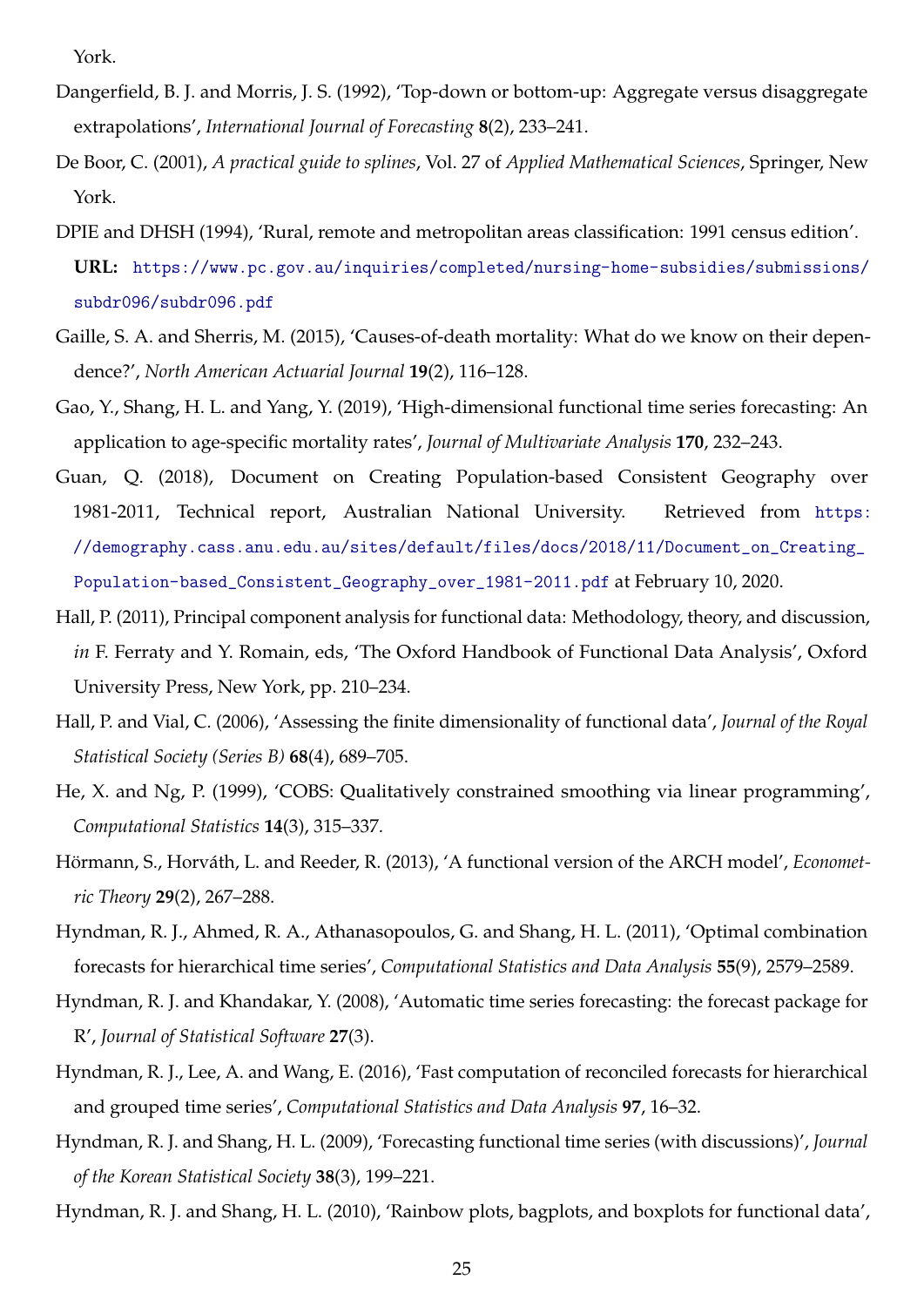*Journal of Computational and Graphical Statistics* **19**(1), 29–45.

- <span id="page-25-1"></span>Hyndman, R. J. and Ullah, M. S. (2007), 'Robust forecasting of mortality and fertility rates: A functional data approach', *Computational Statistics & Data Analysis* **51**(10), 4942–4956.
- <span id="page-25-3"></span>Klepsch, J. and Klüppelberg, C. (2017), 'An innovations algorithm for the prediction of functional linear processes', *Journal of Multivariate Analysis* **155**, 252–271.
- <span id="page-25-4"></span>Klepsch, J., Klüppelberg, C. and Wei, T. (2017), 'Prediction of functional ARMA processes with an application to traffic data', *Econometrics and Statistics* **1**, 128–149.
- <span id="page-25-2"></span>Kokoszka, P. and Reimherr, M. (2013), 'Determining the order of the functional autoregressive model', *Journal of Time Series Analysis* **34**(1), 116–129.
- <span id="page-25-6"></span>Kokoszka, P., Rice, G. and Shang, H. L. (2017), 'Inference for the autocovariance of a functional time series under conditional heteroscedasticity', *Journal of Multivariate Analysis* **162**, 32–50.
- <span id="page-25-12"></span>Kwiatkowski, D., Phillips, P. C. B., Schmidt, P. and Shin, Y. (1992), 'Testing the null hypothesis of stationarity against the alternative of a unit root', *Journal of Econometrics* **54**(1-3), 159–178.
- <span id="page-25-5"></span>Li, D., Robinson, P. M. and Shang, H. L. (2020), 'Long-range dependent curve time series', *Journal of the American Statistical Association: Theory and Methods* **in press**.
- <span id="page-25-15"></span>Murray, C. J. L. and Lopez, A. D. (1997), 'Alternative projections of mortality and disability by cause 1990-2020: Global burden of disease study', *The Lancet* **349**(9064), 1498–1504.
- <span id="page-25-9"></span>OECD (2013), Pensions at a Glance 2013: OECD and G20 indicators, Technical report, OECD Publishing. Retrieved from [http://dx.doi.org/10.1787/pension\\_glance-2013-en](http://dx.doi.org/10.1787/pension_glance-2013-en) at January 20, 2016.
- <span id="page-25-11"></span>Rice, J. and Silverman, B. (1991), 'Estimating the mean and covariance structure nonparametrically when the data are curves', *Journal of the Royal Statistical Society (Series B)* **53**(1), 233–243.
- <span id="page-25-8"></span>Sefton, J. and Weale, M. (2009), *Reconciliation of National Income and Expenditure: Balanced Estimates of National Income for the United Kingdom, 1920-1990*, Cambridge University Press, Cambridge.
- <span id="page-25-10"></span>Shang, H. L. (2014), 'A survey of functional principal component analysis', *AStA Advance in Statistical Analysis* **98**(2), 121–142.
- <span id="page-25-7"></span>Shang, H. L. (2016), 'Mortality and life expectancy forecasting for a group of populations in developed countries: A multilevel functional data method', *The Annals of Applied Statistics* **10**(3), 1639–1672.
- <span id="page-25-0"></span>Shang, H. L. (2017), 'Forecasting intraday s&p 500 index returns: A functional time series approach', *Journal of Forecasting* **36**(7), 741–755.
- <span id="page-25-13"></span>Shang, H. L. and Haberman, S. (2017), 'Grouped multivariate and functional time series forecasting: An application to annuity pricing', *Insurance: Mathematics and Economics* **75**, 166–179.
- <span id="page-25-14"></span>Shang, H. L. and Haberman, S. (2020), 'Forecasting multiple functional time series in a group structure: an application to mortality', *ASTIN Bulletin* **50**(2), 357–379.